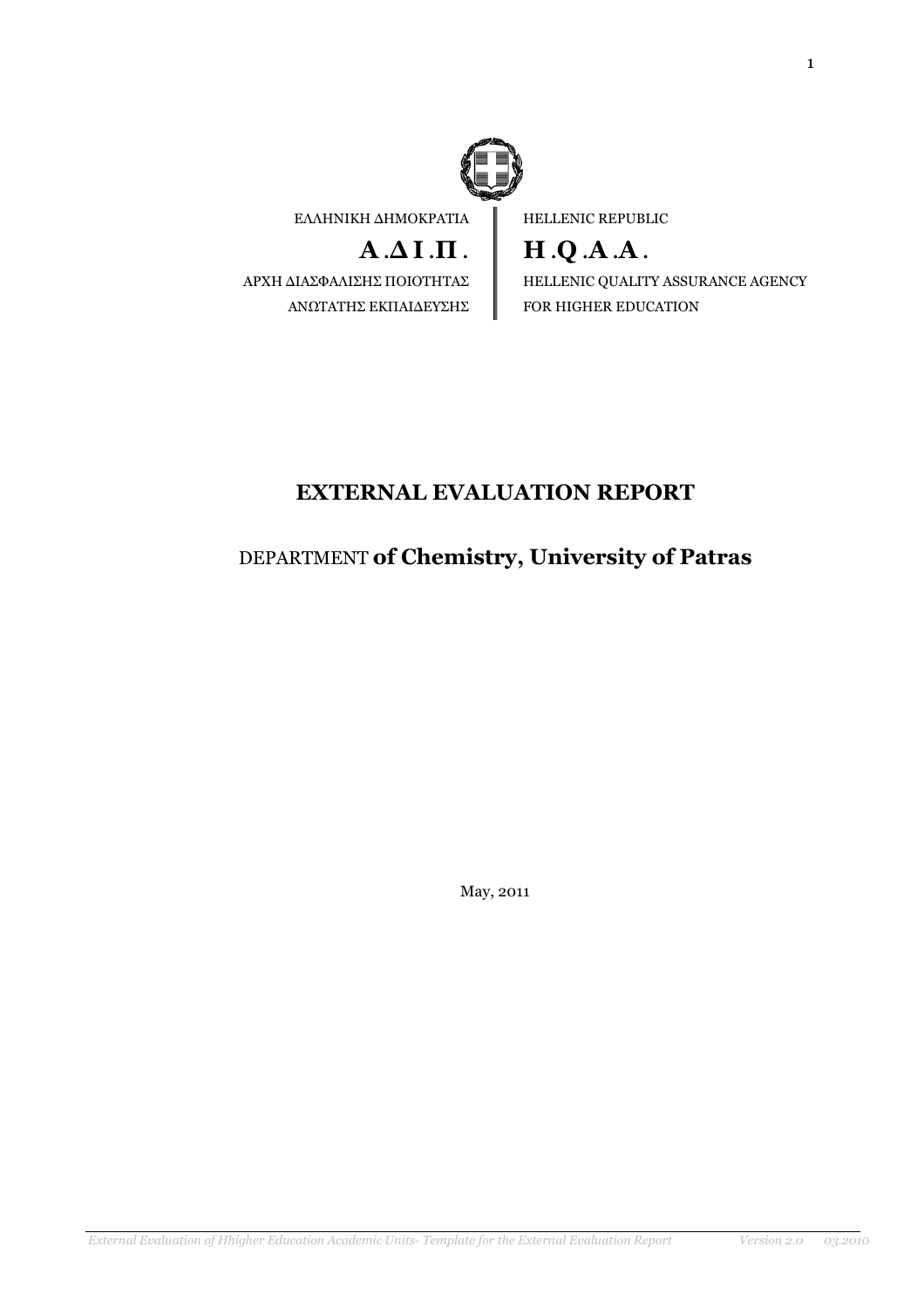# TABLE OF CONTENTS

# The External Evaluation Committee

### Introduction

- I. The External Evaluation Procedure
	- Brief account of documents examined, of the Site Visit, meetings and facilities visited.
- II. The Internal Evaluation Procedure
	- Comments on the quality and completeness of the documentation provided and on the overall acceptance of and participation in the Quality Assurance procedures by the Department .

### Α. Curriculum

#### APPROACH

- Goals and objectives of the Curriculum, structure and content, intended learning outcomes.
- IMPLEMENTATION
	- Rationality, functionality, effectiveness of the Curriculum.

RESULTS

- Maximizing success and dealing with potential inhibiting factors.
- IMPROVEMENT
	- Planned improvements.

#### B. Teaching

#### APPROACH:

- Pedagogic policy and methodology, means and resources.
- IMPLEMENTATION
	- Quality and evaluation of teaching procedures, teaching materials and resources, mobility.

#### RESULTS

- Efficacy of teaching, understanding of positive or negative results.
- IMPROVEMENT
	- Proposed methods for improvement.

### C. Research

#### APPROACH

- Research policy and main objectives.
- IMPLEMENTATION
	- Research promotion and assessment, quality of support and infrastructure.

#### RESULTS

- Research projects and collaborations, scientific publications and applied results.
- IMPROVEMENT
	- Proposed initiatives aiming at improvement.

### D. All Other Services

#### APPROACH

• Quality and effectiveness of services provided by the Department.

#### IMPLEMENTATION

• Organization and infrastructure of the Department's administration (e.g. secretariat of the Department).

RESULTS

• Adequateness and functionality of administrative and other services.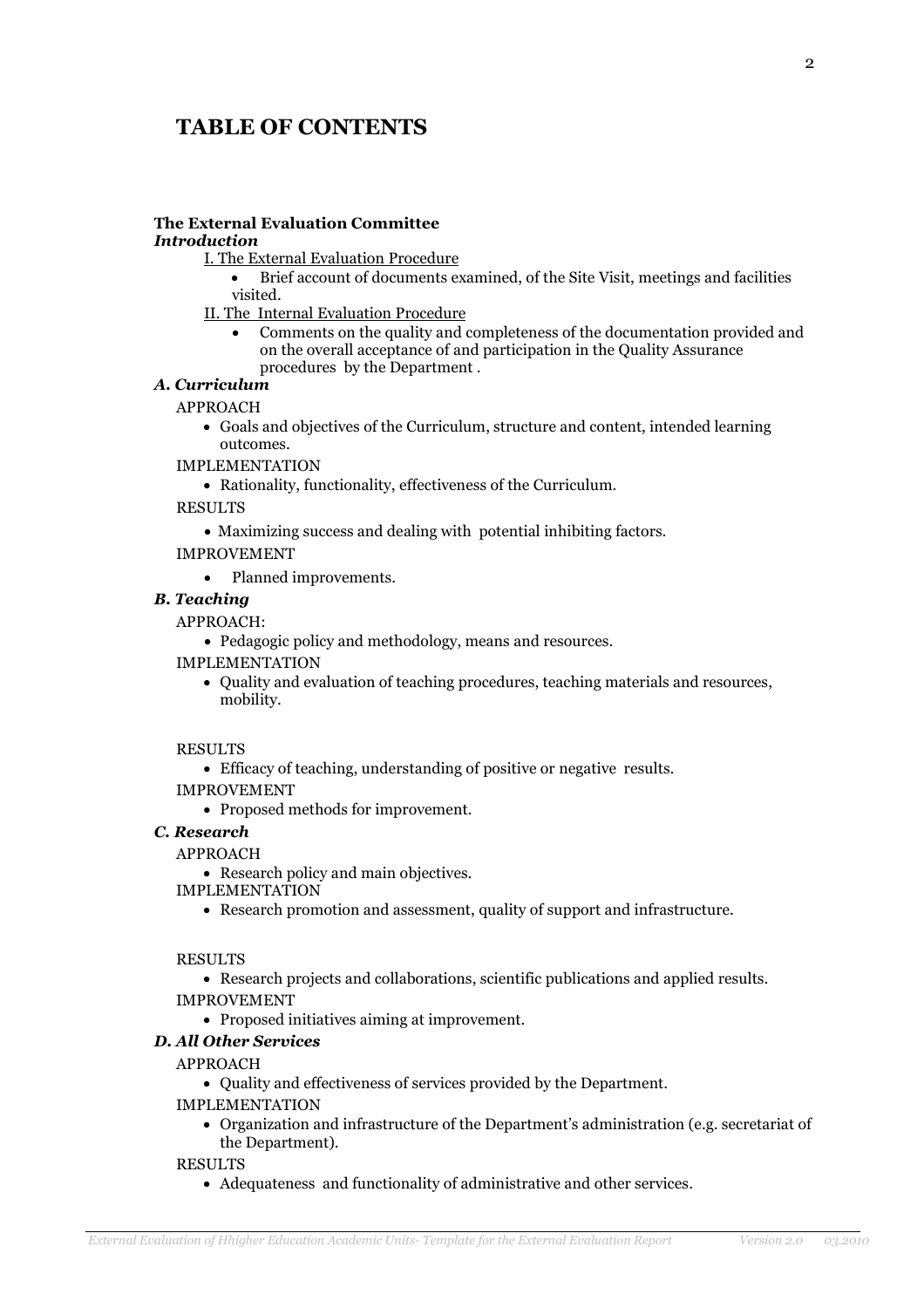#### IMPROVEMENTS

• Proposed initiatives aiming at improvement.

#### Collaboration with social, cultural and production organizations

- E. Strategic Planning, Perspectives for Improvement and Dealing with Potential Inhibiting Factors
	- Short-, medium- and long-term goals and plans of action proposed by the Department.

### F. Final Conclusions and recommendations of the EEC on:

• The development and present situation of the Department, good practices and weaknesses identified through the External Evaluation process, recommendations for improvement.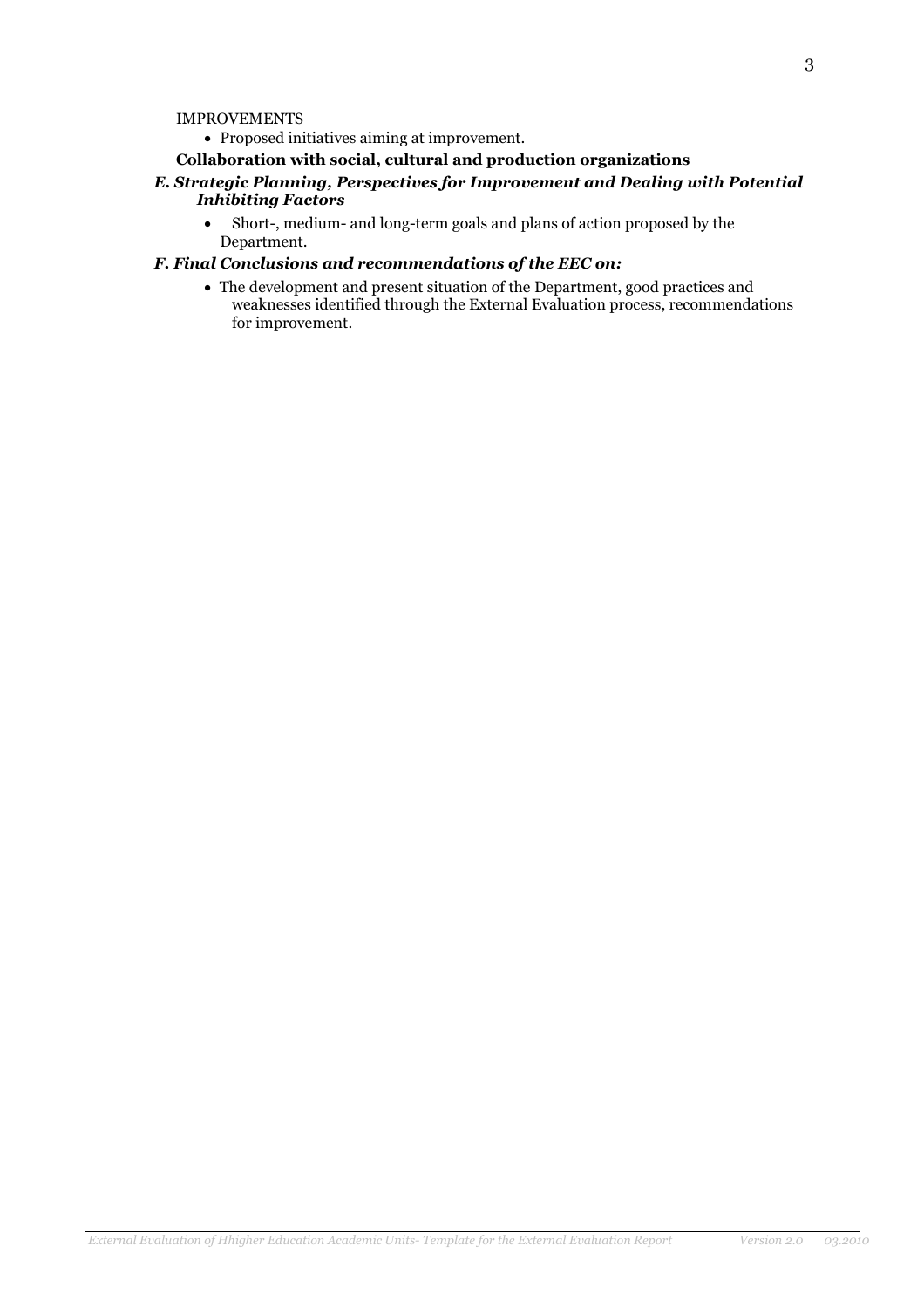### External Evaluation Committee

The Committee responsible for the External Evaluation of the Department of Chemistry of University of Patras consisted of the following five (5) expert evaluators drawn from the Registry constituted by the HQAA in accordance with Law 3374/2005 :

- 1. Professor D. Coucouvanis, Chair University of Michigan (USA)
- 2. Professor A. Efstathiou University of Cyprus (Cyprus)
- 3. Professor A. Filippou University of Bonn (Germany)
- 4. Professor E. Theodorakis University of California, San Diego (USA)
- 5. Dr. A. Stassinopoulos, Expert

 President of Association of the Greek Manufacturers of Packaging and Materials (Greece)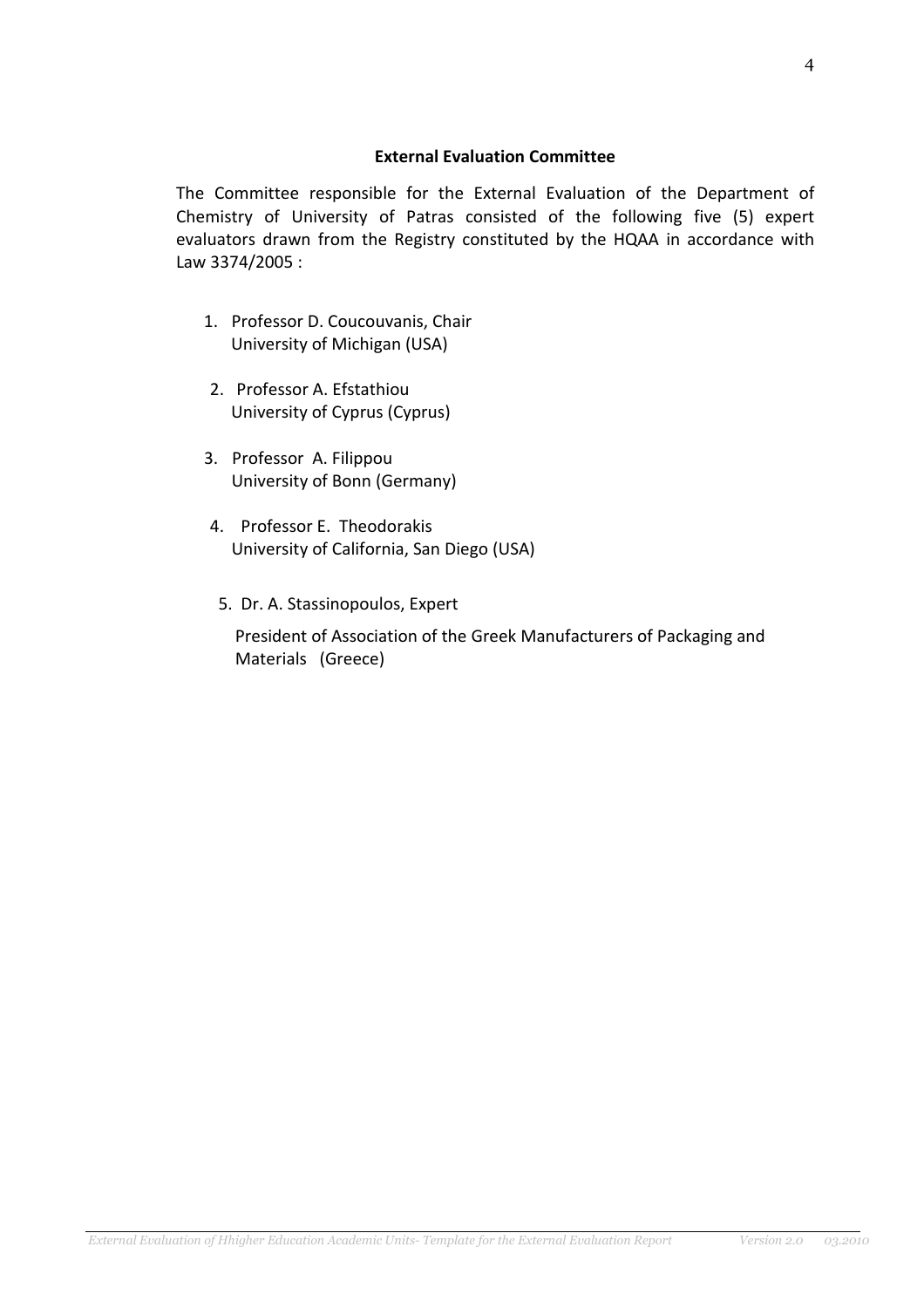# Introduction

# I. The External Evaluation Procedure

• Dates of the site visit

The visit was carried out from the 4 pm of 9/5/2011 until 1:30 pm of 11/5/2011.

• Whom did the Committee meet?

# Day 1, Monday, May, 9, 2011:

At the beginning of the evaluation process the External Evaluation Committee (EEC) members met with the rector, 3 vice rectors, the chairman of the department, and several colleagues of different divisions. During that time, the committee heard a general presentation of the research situation problems and future perspectives of the University of Patras (UoP). The Rector: Prof. G. Panagiotakis, Vice Rectors: Profs A. Roussou, D. Kalpaxis and Ch. Krontiras, the Dean of the Faculty of Natural Sciences: Prof. Ch. Kordulis, the Chairman of the Department: Prof. N. Karamanos and the members of the internal evaluation committees (OMEA and MODIP) outlined general aspects related to the University administration. Afterwards, the EEC moved to the Chemistry Department, where the Chairman Prof. N. Karamanos, presented research and teaching activities of the Department. Most Professors of the three divisions of the Chemistry Department participated in this meeting.

The committee met with the following personnel:

i: Members of the administration of the University of Patras:

Rector of the University of Patras

Prof. G. Panagiotakis

Vice Rector of the University of Patras (Academic Affairs)

Prof. A. Roussou

Vice Rector of the University of Patras (Strategic Planning and Research Development) Prof. D. Kalpaxis

Vice Rector of the University of Patras (Financial Planning and Development)

Prof. Ch. Krontiras

Chairman of the Chemistry Department

Prof. N. Karamanos

ii. Faculty Members of the Chemistry Department, University of Patras Prof. D. Papaioannou (Departmental undergraduate curriculum) Prof. S. Perlepes (Departmental postgraduate curriculum) Prof. A Koutinas (Interstate postgraduate program in Food Biotechnology) Prof. J. Matsoukas (Interdepartmental post graduate Program in Medicinal Chemistry) Prof. Ch. Kordulis (Infrastructures and inter-departmental University networks) Assist. Prof. A. Theocharis (International collaborations and students' mobility) Assist. Prof. G. Bokias (industrial placement)

Assoc. Prof. A Aletras (Section A Organic Chem, Biochemistry & Natural Products) Prof. T. Zafiropoulos (Section B Physical Inorganic & Nuclear-Radiation Chemistry)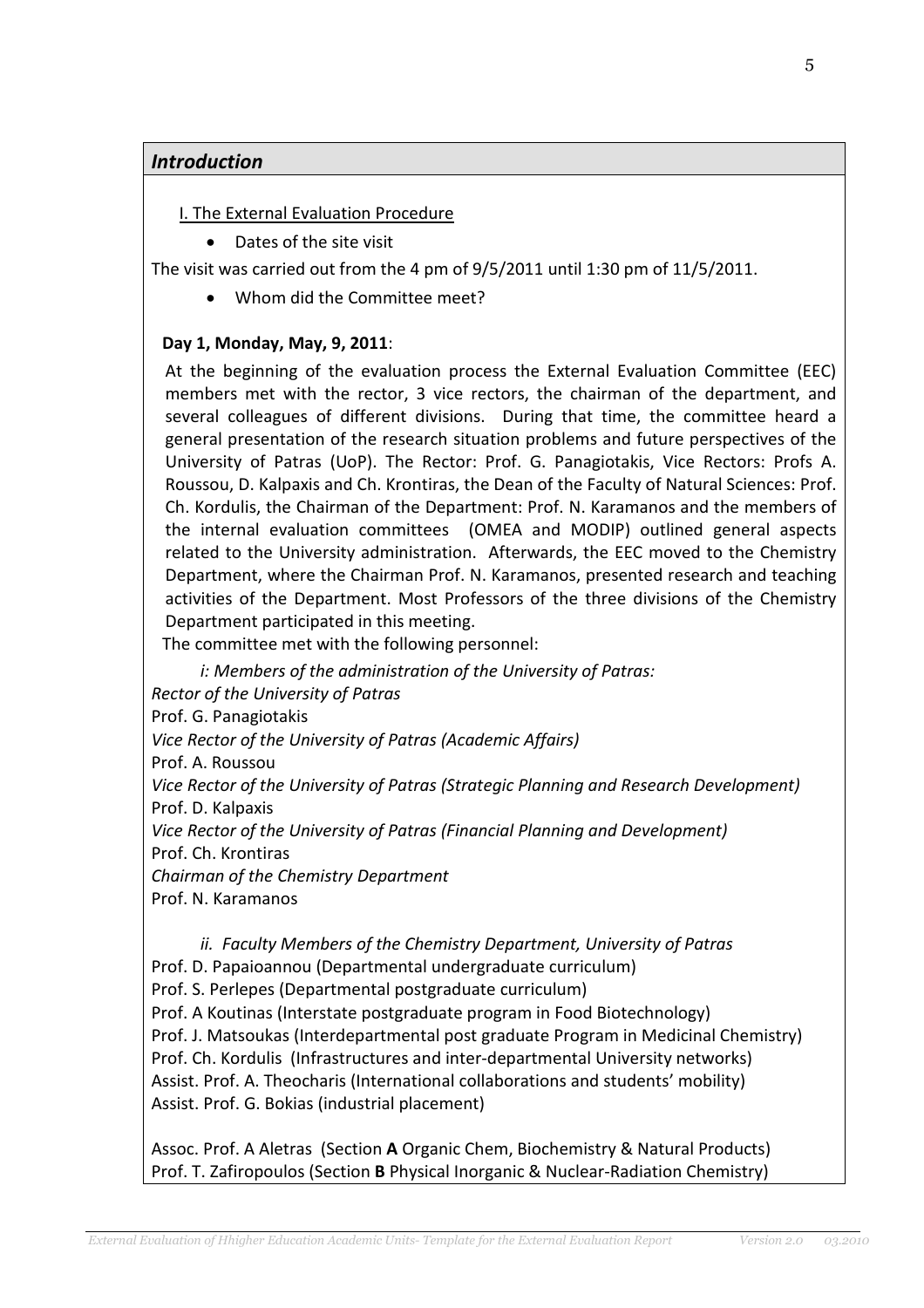Prof. Ch. Kordulis, (Section C Applied, Analytical & Environmental Chemistry), replacing Prof S. Glavas

Assist. Prof. Ch. Papadopoulou (Hygiene and Safety at the Department of Chemistry)

# Day 2- Tuesday, May, 10, 2011

On the second day, the External Evaluation Committee (EEC) members met with representative members of the Chemistry Department who gave an overview of the different research activities, visited the departmental facilities and also met with representatives of the postdoctoral, postgraduate, graduate and undergraduate students. On Day 2, the EEC members had the following meetings:

# Organic, Medicinal and Supramolecular Chemistry

- Synthetic Organic Chemistry (Prof. D. Papaioannou, Assist. Prof. C. Athanasopoulos)
- Medicinal & Supramolecular Chemistry (Prof. J. Matsoukas, Assist. Profs T.Tselios, G. Tsivgoulis)
- Peptide Chemistry (Profs K. Barlos, C. Poulos, Assoc. Prof. D. Gatos)
- Biochemistry, Biochemical Analysis & Matrix Pathobiology (Profs N. Karamanos, D.Vynios, T. Tsegenidis, Assoc. Prof. A. Aletras, Assist. Profs A. Theocharis, A. Vlamis)

# -Inorganic, Bioinorganic and Organometallic Chemistry

(Profs S. Perlepes, P. Ioannou, E. Manessi-Zoupa, N. Klouras, T. Zafiropoulos)

# - Physical Chemistry

- Physical Chemistry of Interfaces (Prof. G. Karaiskakis, Assist. Prof. A. Koliadima)
- Physical Aquatic & Coloidal Chemistry (Prof. E. Dalas)
- Quantum Chemistry (Prof. G. Maroulis)

# - Radiochemistry and Atmospheric Chemistry

(Asist. Profs E. Papaefthimiou, M. Soupioni, V. Symeopoulos and Prof. S. Glavas)

 Catalysis and Interfacial Chemistry for Environmental Applications/Green Chemistry (Profs A. Lycourghiotis, Ch. Kordoulis, Assist. Profs H. Matralis, C. Papadopoulou, Lect. H. Karapanagioti)

# - Food Chemistry and Food Biotechnology

(Profs A. Koutinas, M. Kanellaki, Assist. Prof. A. Bekatorou)

# - Polymer Science and Technology (Polymer Chemistry, Advanced Polymers & Stimuli Responsive Polymers)

(Profs J. Mikroyannidis, J. Kallitsis, Assist. Prof. G. Bokias)

# - Analytical and Structural Chemistry

- Analytical Chemistry (Prof. T. Christopoulos)
- X-Ray Crystallography (Assoc. Prof. V. Nastopoulos)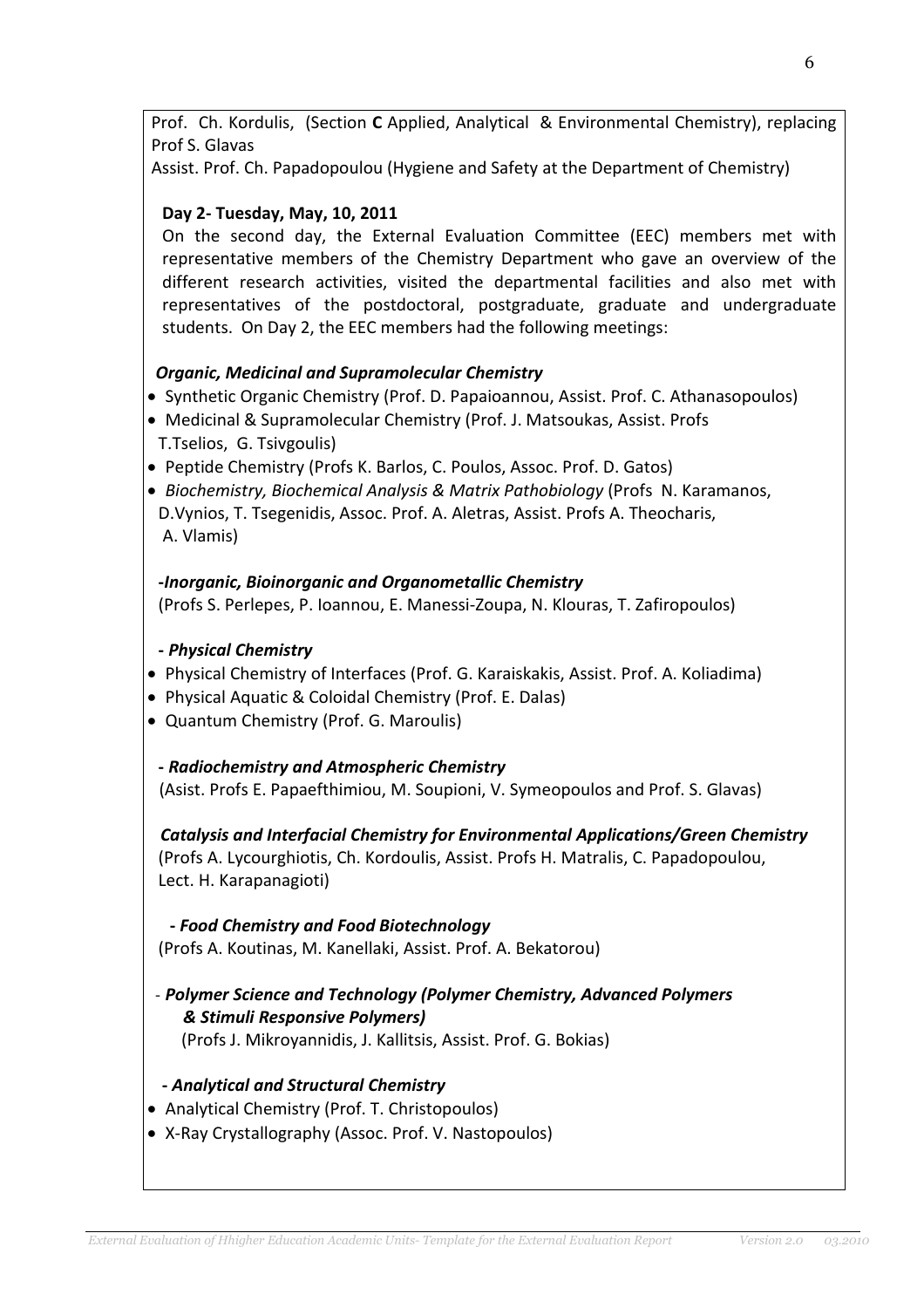Interview with post doctoral fellows Interview with postgraduate and PhD students Interview with undergraduate students

Visit of various research and educational facilities used by the Department

### Day 3- Wednesday May 11

On Wednesday May 11, the EEC members met with members of the administrative staff, and visited various departmental facilities including the Departmental library, the Center of Instrumental Analysis and the athletic facilities. The on-site visit was completed with a meeting with the Department Chair and the Vice Rector of Academic Affairs. On Day 3, the EEC members had the following meetings:

### Interviews, meeting and visit of various facilities

Interview with members of the administrative staff (Mrs. Z. Ntotsika, E. Mpouzamanaki, D. Kouna and Mr. F. Polychronopoulos)

### Interview with Departmental technicians

Meetings and visits of departmental facilities: Departmental library (Mrs. A. Malliori), computer and multimedia labs (Prof. J. Maroulis and Mr. K. Makris) Visit in Center of Instrumental Analysis (Prof. D. Papaioannou) and Electron Microscopy (Assist Prof. Ch. Papadopoulou) Visit in athletic facilities and dormitories (Prof. D. Papaioannou) Meeting with the Chair of the Department, the members of the internal evaluation committees and the Vice Rector of academic affairs and personnel

In the afternoon of Day 3 the EEC members returned to Athens.

# Day 4 - Thursday May 12

The EEC members worked on the final draft of the EER at facilities provided by the HQAA.

# Day 5 - Friday May 13

The EEC members continued working on the final draft and submission of the EER.

# Day 6 - Saturday May 14

The EEC members departed from Athens.

**Summary:** The Department of Chemistry managed to prepare a program that allowed meetings and discussions with all divisions of the department. In these meetings all members of the teaching staff were present. Furthermore we had the opportunity to speak to most laboratory instructors, to visit the teaching and research laboratories of all divisions, and also the core facility of instrumentation. We also discussed with representatives of the students (undergraduate, MSc and PhD students; a total of approx. 50 students). We also visited the departmental library, the departmental instrumentation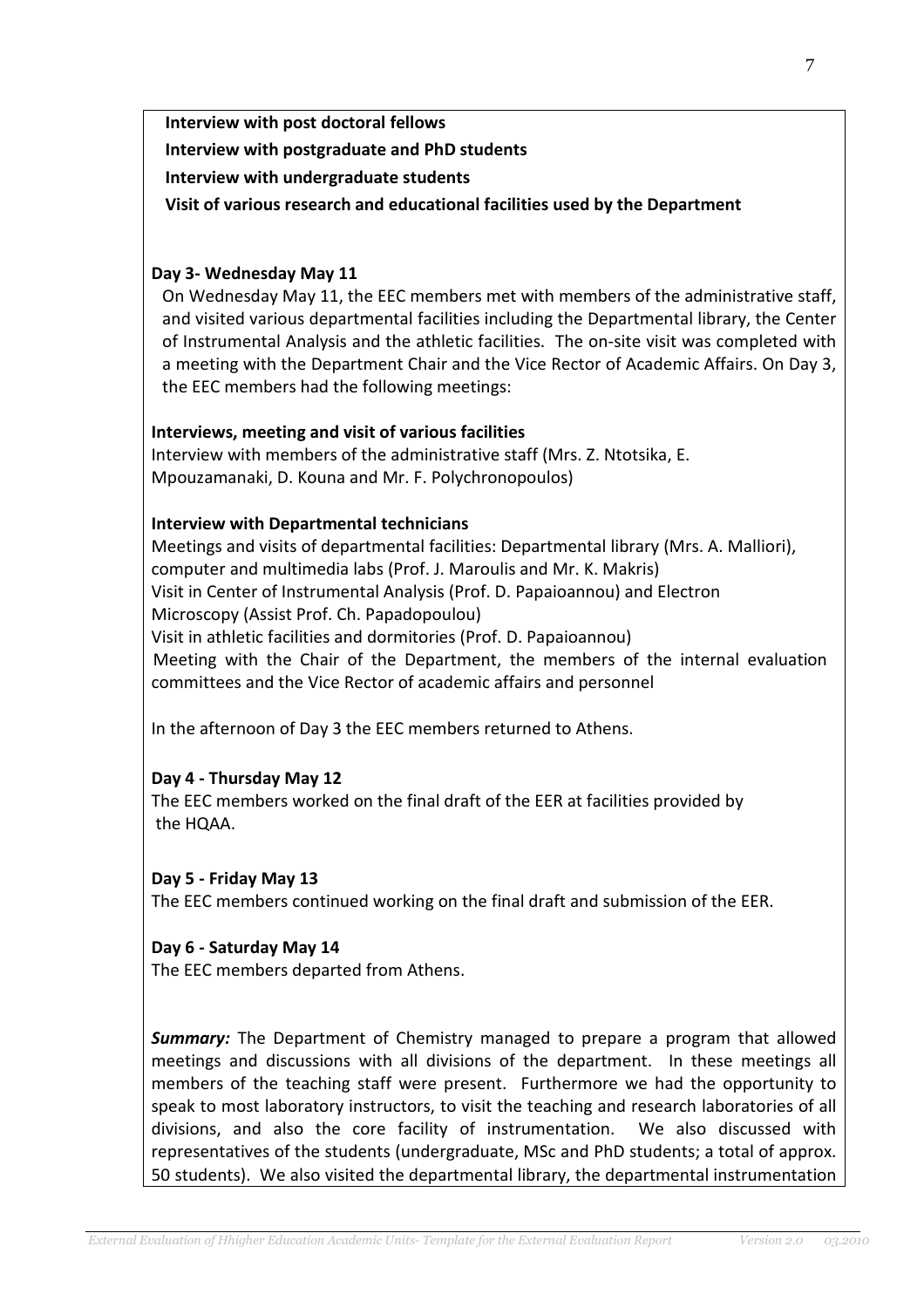and the University athletic facilities.

# II. The Internal Evaluation Procedure

# • Appropriateness of sources and documentation used

The documentation concerning the teaching and research activities of the Department in the period 2004 - 2009 as well as the Internal Evaluation Reports for the periods 2004- 2009 and 2009-2010 were received by the EEC members prior and during the evaluation process. The documents also included detailed information on the structure of the Department, the building facilities and a short introduction of the structure of the University. Additional documents concerning several research aspects and activities (see above) were received during the visit.

• Quality and completeness of evidence reviewed and provided

The furnished internal report reflects the current situation (up to 2010). It clearly describes the structure, organisation, and facilities in the department.

• To what extent have the objectives of the internal evaluation process been met by the Department?

Overall the Internal Report met the objectives of the Evaluation Process.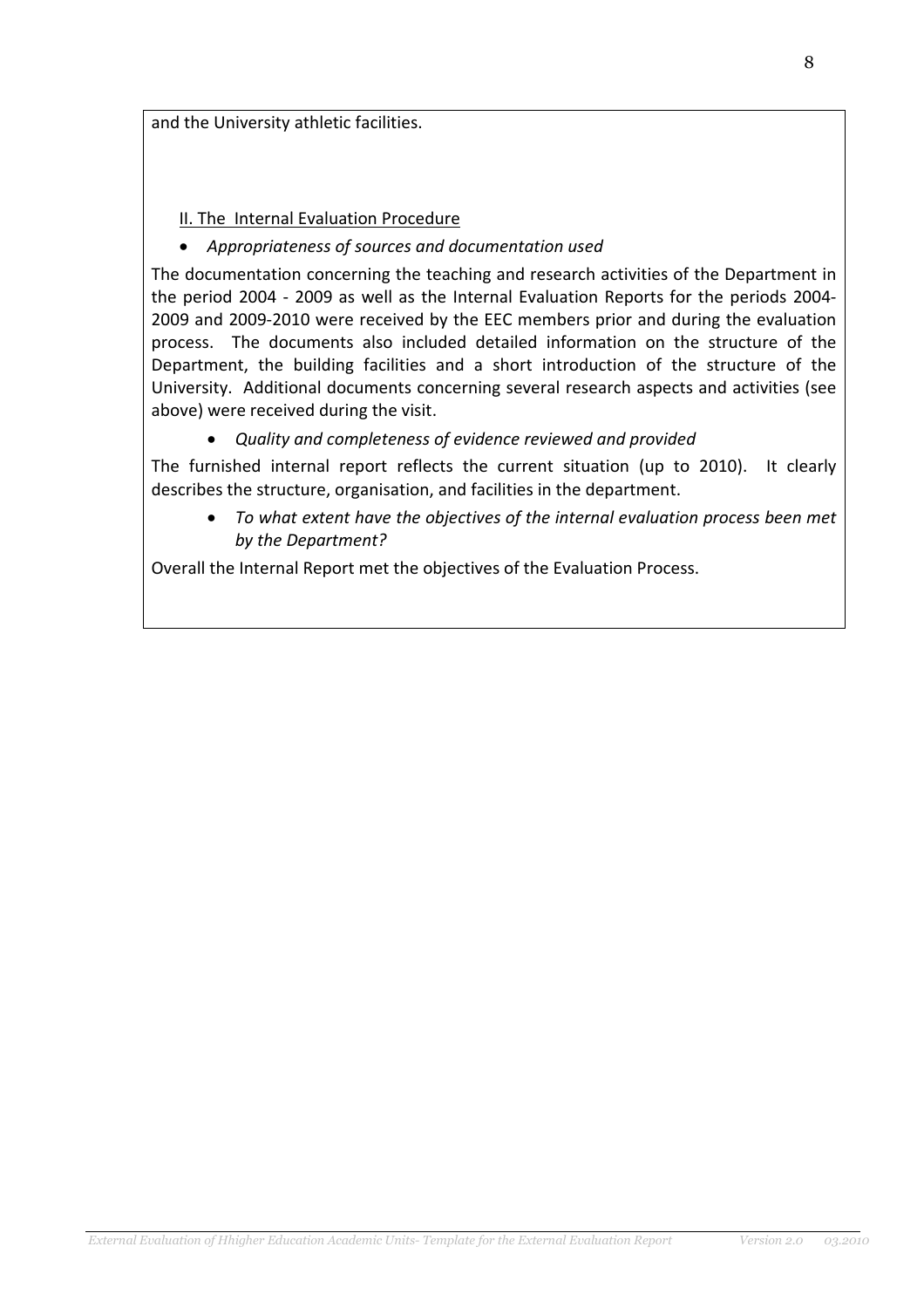# Α1. Undergraduate Curriculum

# Goals and objectives of the Under-Graduate Curriculum (UGC)

The objective of the UGC is to provide students with basic and specific knowledge in both main and applied topics of chemistry. The Department generally has been successful in educating the undergraduate students who, after completion of their education, compare well with undergraduate students from very good chemistry departments in Europe and the United States. Their training and success in postgraduate education is the major criterion of success. The lack of a national or international testing, like the Graduate Record Examination (GRE), makes it difficult to quantify their excellence and compare them to undergraduate students from other institutions.

# • What is the plan for achieving excellence?

The structure of the curriculum is similar to the one used successfully by internationally recognized, very good, chemistry departments in Europe. The attendance of lectures is, as usual in academic institutions, not mandatory. Despite this, the attendance of lectures by the students is satisfactory based on the statistics of the internal departmental evaluation. The undergraduate laboratory training is mandatory and successful. The material used in the classrooms and the laboratories is updated regularly and consequently the curriculum is kept current and successful.

• How were the objectives decided? Which factors were taken into account? The best description of the undergraduate instruction is transparency and the methods used in the classroom concerning teaching and testing are decided by the instructors. A committee charged with the program of undergraduate studies evaluates the objectives and updates the curriculum in order to reflect the current state-of-the art. The evaluation committee noted that the ratio of experimental to theoretical courses is appropriate. The majority of professors who teach the undergraduate courses have had experience, as research associates and also as visiting professors, in Universities outside Greece. Consequently, the operation of the undergraduate program reflects the faculty past experiences. The latter also are apparent in the European/American influence in the course study-guides. It should be mentioned that the Department actively participates in the European Chemistry Thematic Network (ECTN).

The good level of the undergraduate students who matriculate under this departmental curriculum is evidenced by the successful performance of a number of these students in post-graduate studies mainly in Europe but also in the United States.

The undergraduate students are encouraged to participate in technical training in industry.

This practice has been successful and should continue. We applaud the policy of the department to make mandatory the diploma thesis.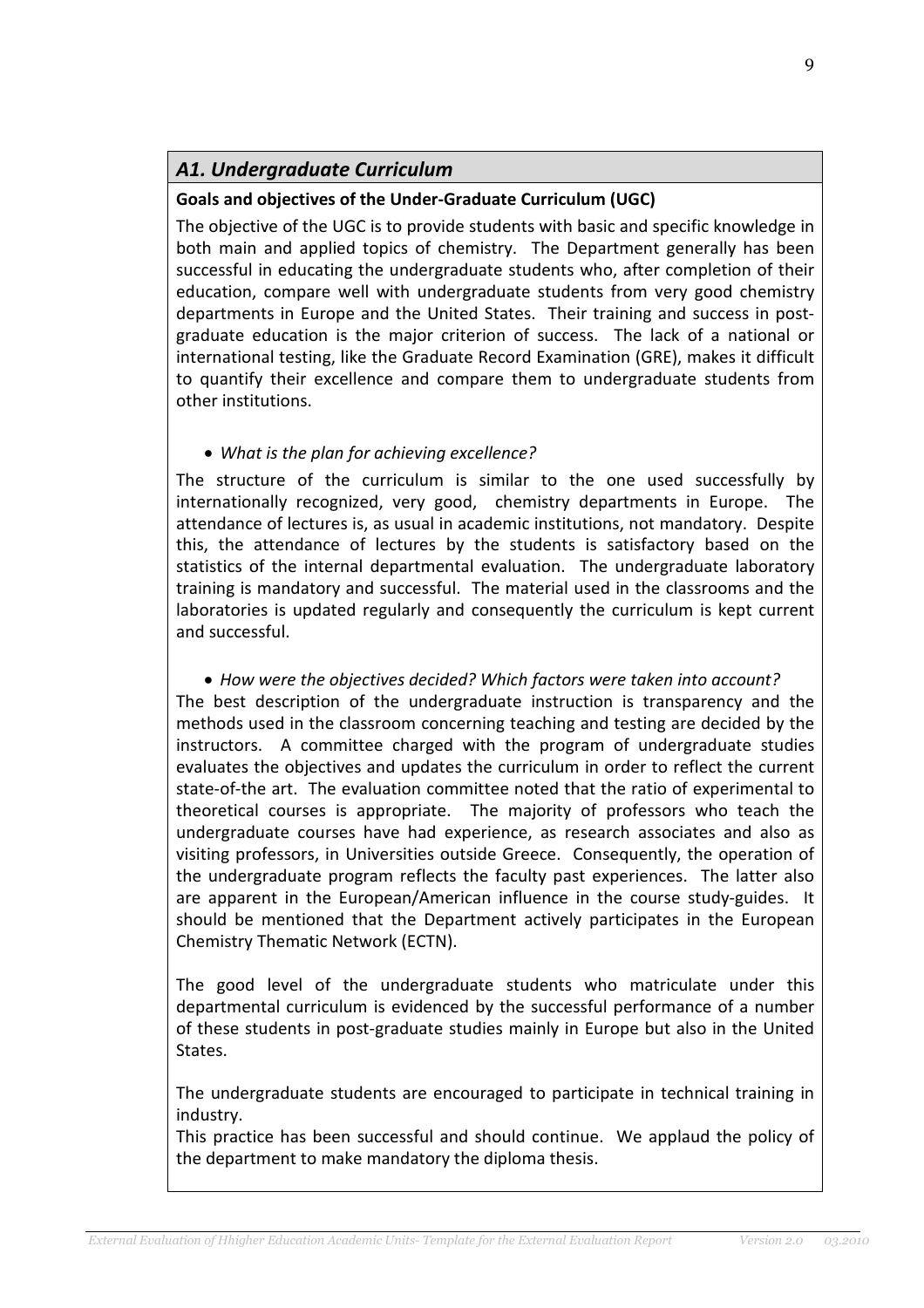### IMPI FMFNTATION

• How effectively is the Department's goal implemented by the curriculum? The Department has successfully designed programs in both graduate and undergraduate education and curricula that emulate those of very good, internationally recognized , universities in Europe (European Credit Transfer System, ECTS). As such the training of graduate and undergraduate students produces chemists who adequately meet the needs of Greek and International academic institutions and chemical industry.

- How does the curriculum compare with appropriate, universally accepted standards for the specific area of study?
- As stated previously, very well.
	- Is the structure of the curriculum rational and clearly articulated?

Yes, as shown by the orderly operation of the classroom and laboratory instruction and availability of study guides, based on syllabi.

• Is the curriculum coherent and functional?

Yes, based on the above arguments.

• Is the material for each course appropriate and the time offered sufficient? Yes.

• Does the Department have the necessary resources and appropriately qualified and trained staff to implement the curriculum?

The departmental facilities provide classrooms and laboratories of acceptable quality. The same is also true for the necessary instrumentation, library, and study halls. A group of very good instructors that supervise the laboratories, have been in the department for many years, enjoy their duties and are very effective. This is apparent in their popularity with the students and faculty. The committee is impressed by the strong effort of the laboratory staff who, often overqualified (with a Ph.D. degree) help teach the undergraduates and ensure the good and safe working practice in the laboratory.

Recommendation 1: The design of new experiments that use elementary spectroscopic instrumentation (such as magnetic resonance, mass spectrometry etc) should be encouraged and the necessary instruments should be purchased.

# RESULTS

• How well is the implementation achieving the Department's predefined goals and objectives?

The new curriculum is in the first few months of application making impossible any evaluation at present. The old curriculum is effective only for the last three years of studies and therefore is not evaluated in this report.

• If not, why is it so? How is this problem dealt with?

N/A

• Does the Department understand why and how it achieved or failed to achieve these results?

N/A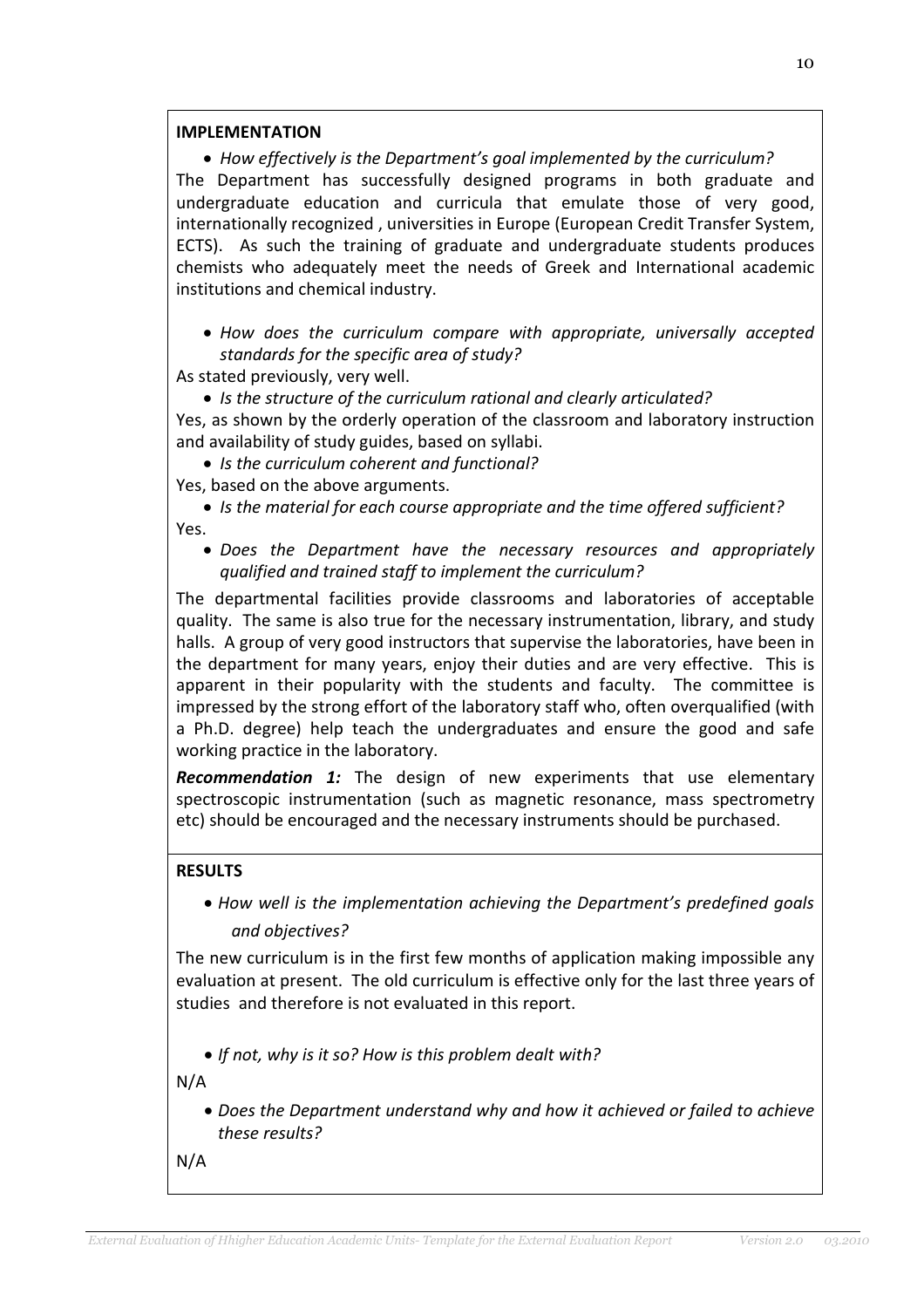### IMPROVEMENT

• Does the Department know how the Curriculum should be improved?

The department has made several positive suggestions on the improvement of the curriculum in their internal evaluation report (pages 102-104). Based on this report and the site visit of the evaluation committee, the following recommendations are suggested:

Recommendation 2: There exists a current lack of fellowships for non-permanent teaching assistants who can support the instructive work of the professors during their laboratory courses. Funding and provision of these teaching fellowships by the State and/or the University is necessary and urgently recommended.

**Recommendation 3:** There exists a current lack of technical staff to maintain and run the instrumentation of the Department which is a basic requirement of the curriculum. The EEC committee recommends the increase of technical staff.

**Recommendation 4:** In the new program we strongly recommend the implementation of homework assignments and midterm examinations in addition to the final exams that should all contribute to the final grade.

**Recommendation 5:** The implementation of required prerequisite courses ("chain system" of instruction) is essential for the development of the curriculum.

**Recommendation 6:** The committee did not get a clear picture of the system running in Greece for the evaluation and distribution of the books recommended to undergraduate and graduate students. Early distribution of the approved books seems to be a problem and should be addressed.

# Α2. Postgraduate Curriculum

### Goals and objectives of the General Post-Graduate Program (GPP).

The GPP consists of two directions that may be followed sequentially (A and B) or in the case of A be a final destination.

- A) Post graduate Diploma of specialty (Masters with thesis)
- B) Ph.D. Diploma

The current MSc curriculum offers 5 different departmental MSc degrees that represent specific specializations in the following topics (Study Guide, page 202): (a) Applied Biochemistry : clinical chemistry, biotechnology and evaluation of pharmaceutical products; (b) Advanced Polymeric and Nanostructured Materials; (c) Catalysis for Depolution and Production of Clean Energy; (d) Environmental Analysis; and (e) Analytical Chemistry and Nanotechnology. In addition, 2 interdepartmental MSc specializations have been approved by the Department and the University in the following directions: (a) Chemical Biology; (b) Green Chemistry and Clean Technologies. One interstate MSc program is run between three Universities (University of Patras, University of Ioannina and University of Ulster) in the area of Food Biotechnology , and one interdepartmental MSc program is run between the Department of Chemistry and Pharmacy in Medicinal Chemistry: Design and development of pharmaceutical products. Finally, one departmental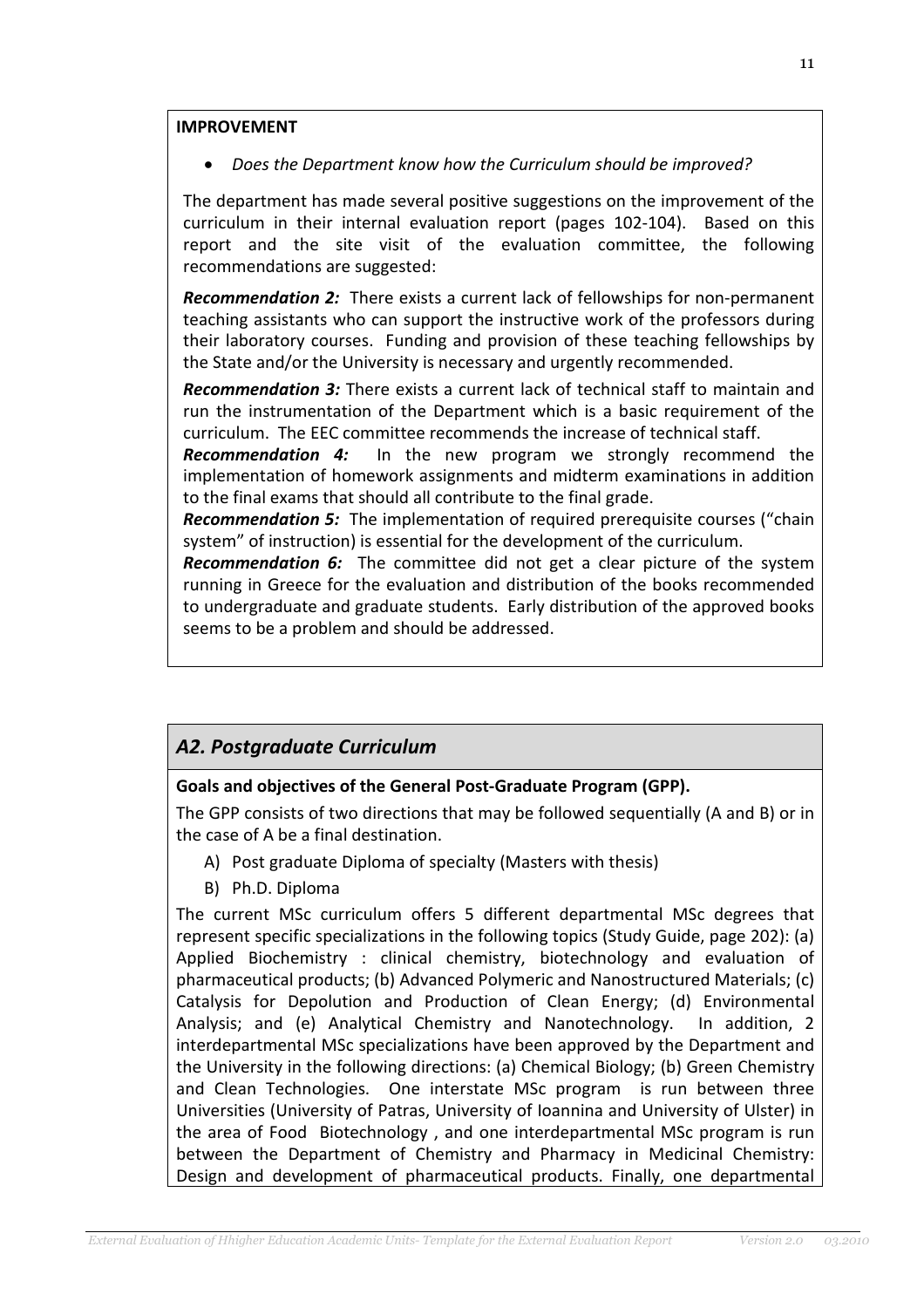MSc program has recently been approved by the Department in the direction of Synthetic Chemistry.

Both diplomas are driven by research. The very good number of publications, in high-impact international journals, attests to this drive (see section C). The MSc (with thesis) diploma without continuation to a Ph.D. diploma at times satisfy most needs of the Greek industry which in many cases does not need the sophistication of the Ph.D. degree. The latter is more appropriate for preparation of supervisory and managerial industrial positions, academic positions or post-Ph.D. research positions. The success of both programs is evidenced by their effective continuation for many years. We particularly encourage the interdepartmental MSc programs.

The programs of the MSc degrees reflect the specific research interests of the professors in the diverse areas of chemistry. These programs cover topics in chemistry, which are important for the society, but are too specific. This partitioning of the MSc program into rather narrow specialties risks to create scientists with narrow specializations who may not be flexible enough and consequently not easily employed. Flexibility is necessary to address the diverse needs of the Greek industry and enterprises and also the requirements for admission by Universities outside Greece.

The department has also developed a number of inter-departmental MSc programs, where the one related to Medicinal Chemistry (since 1998) received the award of "Euromaster" by the European Chemistry Thematic Network (ECTN). We particularly encourage the inter-departmental MS programs.

Recommendation 7: We recommend a broader knowledge-based training at the MSc level that will satisfy both the needs of the local enterprises and the departmental requirements toward a Ph.D. degree.

Recommendation 8: Instrumentation and staff are needed for the training and laboratory exercises related to modern molecular spectroscopy.

# B. Teaching

The overarching principle in the teaching philosophy of the department is to provide basic knowledge of chemistry through core courses in the first three years to be followed with elective courses in the fourth year, and graduate courses in the MSc program.

• Teaching methods used, course updates, student participation, grades, and average duration for the undergraduate degree

Teaching methods employ the traditional classroom lectures based on white board and projection facilities. The content of the courses was updated through a recent critical assessment of the teaching program with full faculty participation. Faculty members of the Chemistry Department have translated popular modern textbooks in several core areas, and some of these textbooks are widely used throughout all academic institutions in Greece. Certain course lectures, notes, homework assignments and solutions are also made available through the use of Web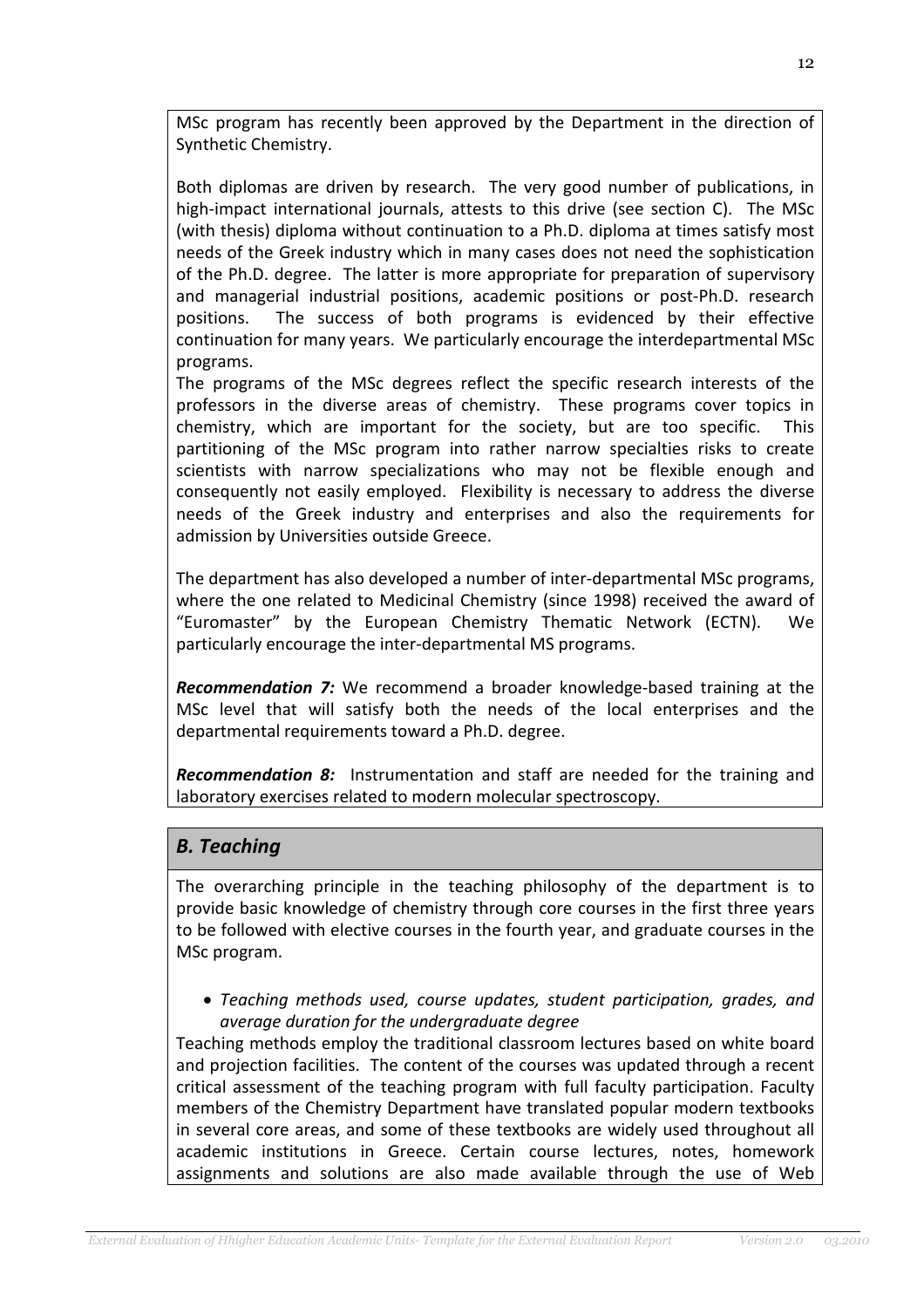resources and multimedia. The combination of these methods reflects the very good quality and teaching expertise of the instructors.

The teaching staff members for course work and laboratory work are available to the students not only through regularly scheduled office hours but also on demand at any requested time by the students.

• Teaching staff/ student ratio, interactions of faculty and students, and faculty teaching hours per week

The ratio of the overall teaching staff to the number of undergraduate students (4 years of studies) is 55/374= 1/6.8. It should be taken to consideration that there are 222 additional undergraduate students between the 5-11 years and also 181 of unknown status "λιμνάζοντες". Considering the overall number of undergraduate students the ratio becomes 55/777= 1/14.1. The faculty have on average 6 hrs /week for teaching duties This assignment seems to be appropriate taking into consideration a) the examination load of the instructors and b) the extensive time the instructors have to invest for teaching the laboratory courses due to the lack of teaching fellowships for students and the limited technical staff

• Teacher/student collaboration

According to the interview with the students, this collaboration is highly satisfactory.

• Adequacy of means and infrastructure resources

The Chemistry department has adequate facilities. The classrooms are properly equipped and are kept, with effort, in good shape. Also the teaching laboratories are kept, with strong effort, in good shape. However, it is apparent that the equipment is old and often not sufficient to train students on a very good experimental level.

The department tries to keep a well-maintained library with wireless internet access also available to about 30 students.

• Use of information technologies

Use of Internet resources is widely spread, including online bibliographic databases, electronic books and wireless internet access. A separate computational facility with several personal computers in a local area network is available to the students.

• Examination system and assessment of course work by the students

Assessing the performance of students in each class is carried out through written exams. At the discretion of the instructor, in certain classes/laboratories the final grade is a combination of midterms, written reports and oral presentations. There is a student questionnaire for the assessment of the quality of each course.

# IMPLEMENTATION

• Quality of teaching procedures

The teaching methods are highly commended and this reflects the experience and dedication of the teaching staff. This was also pointed out unanimously during the interview with the undergraduate and master students. As a result, the quality of teaching is regarded as very good.

• Quality and adequacy of teaching materials and resources.

The teaching material and resources are appropriate and updated frequently (see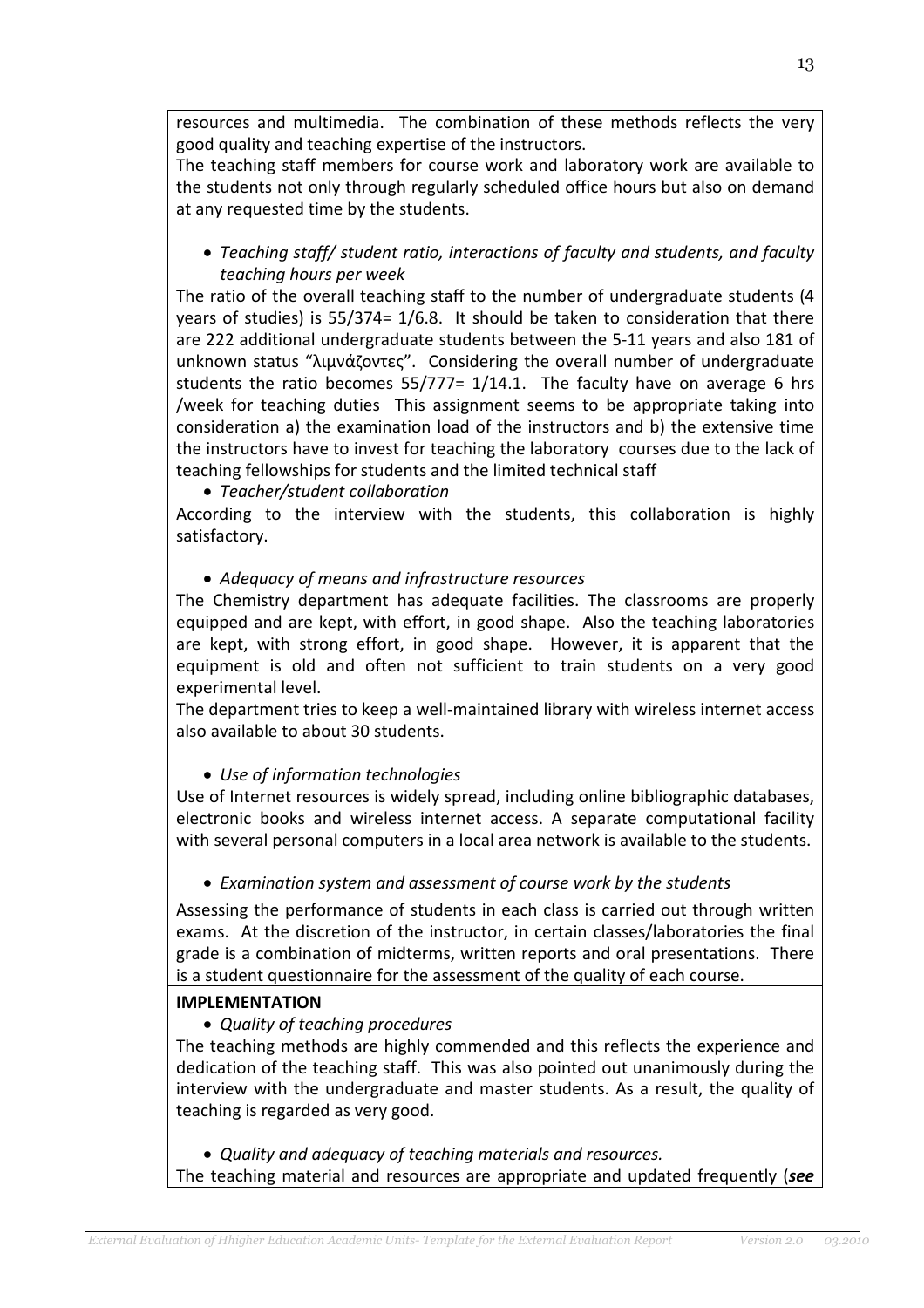### recommendations 3, 8).

• Quality of course material. Is it brought up to date?

The lectures in all courses are revisited and updated annually, and the quality of the course material is regarded as very good (see recommendations 7, 8).

# • Linking of research with teaching

The Department of Chemistry has implemented in the curriculum, during the fourth year of undergraduate studies as well as the final year of MSc studies, a mainly experimental thesis that brings students closer from teaching to research.

### • Mobility of academic staff and students

Within the ERASMUS program, the Department is participating with about 20 Universities. This program has given to a lot of students the opportunity to spend between 3-12 months abroad. The Department of Chemistry also participates in several research collaborations with other Universities and Institutes. These efforts should be maintained and increased in the future.

• Evaluation by the students of (a) the teaching and (b) the course content and study material/resources

The evaluation of the students during the interview was very positive on both aspects.

**Recommendation 9:** The formal evaluation process through a questionnaire presented to the students, in a hard copy form, at the end of each course could benefit from a more systematic process that will be done via access to a secure internet university site at which each student will provide his/her comments anonymously.

**Recommendation 10:** It is also suggested that the undergraduate and MSc students create awards for the best teachers annually, where the nomination, assessment and selection process is exclusively student-controlled.

### RESULTS

• Efficacy of teaching

(see Implementation section)

• Discrepancies in the success/failure percentage between courses and how they are justified.

There exist major discrepancies in the success and failure percentage among courses the justification of which has not become apparent to the EEC members.

• Differences between students in (a) the time to graduation, and (b) final degree grades

There is a distribution in the final degree grades of the undergraduate students with a maximum line (58% of all students) between 6-7. The average grade of the undergraduate degree is 6.2/10 with an apparent increase to 6.9/10 for the year 2009-2010. The time of graduation averages 5.4 years (academic years 2002-2009) which is considerably more than the expected 4 years.

• Whether the Department understands the reasons of such positive or negative results?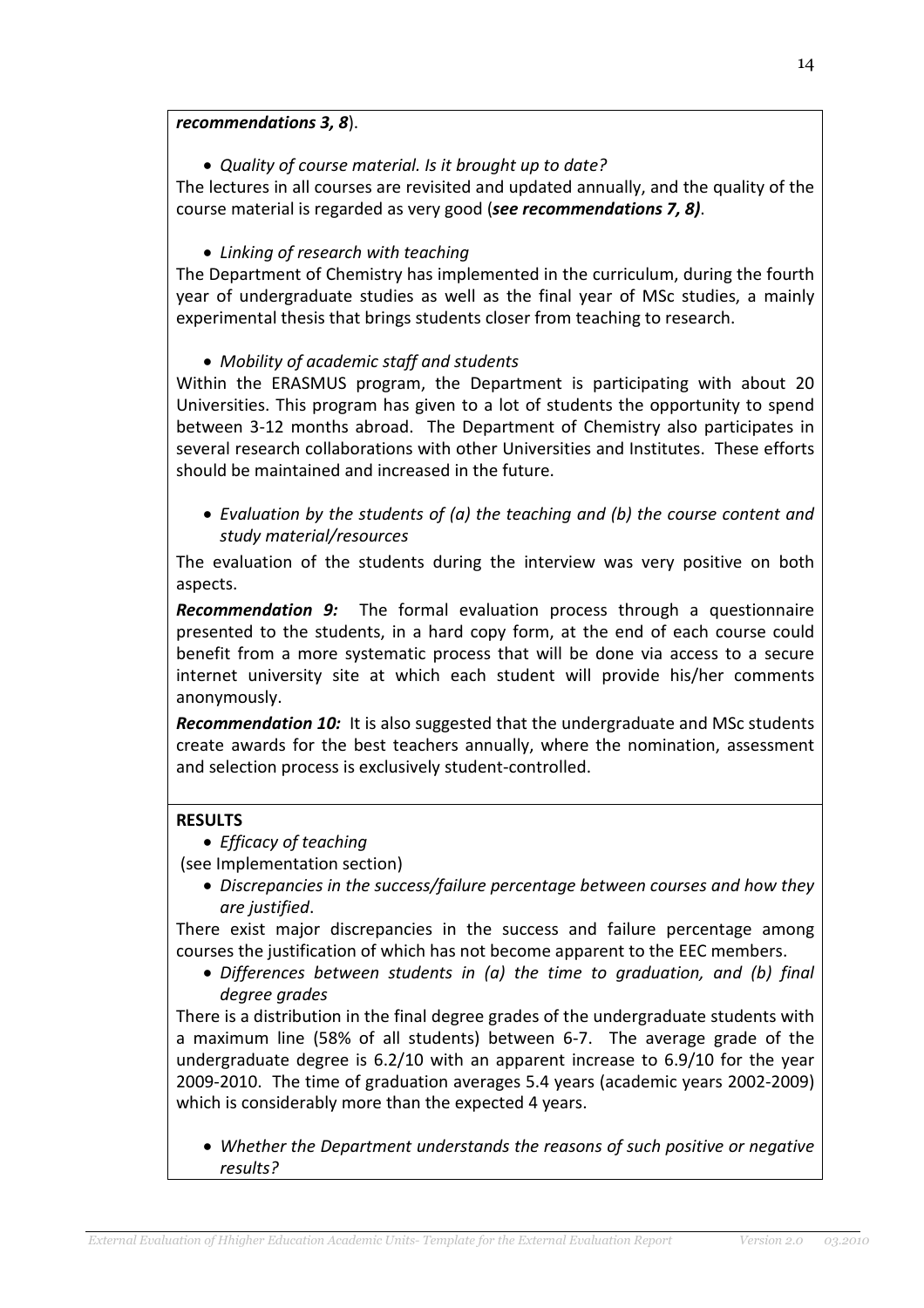The reason of the extensive length of graduation time is due to: (a) the indefinite possible repetitions following failure in examinations; (b) the need of certain students to support their education expenses by working; and (c) the lack of fellowships in support of education.

#### IMPROVEMENT

• Does the Department propose methods and ways for improvement?

The faculty members and laboratory personnel are eager to introduce the most modern teaching methods and tools. The Department has suggested several recommended ways for improvement that include: (a) the introduction of a selected number of fellowships for postgraduate students to support teaching in the laboratory courses of the undergraduate curriculum; (b) the replacement of old technical infrastructure especially in the introductory laboratory courses (e.g. general and inorganic chemistry); (c) the financial support for the implementation of security and safety regulations in the laboratories; and (d) the financial support for the employment of technical staff to enforce a continuous maintenance of the laboratory equipment and infrastructure.

• What initiatives does it take in this direction?

The Department has undertaken several initiatives to get the necessary financial support in order to achieve the goals given above. However, due to the very limited amount of University money covering the running costs, the Department is forced to use mainly money from highly competitive programs for research in order to guarantee a basic level of operation.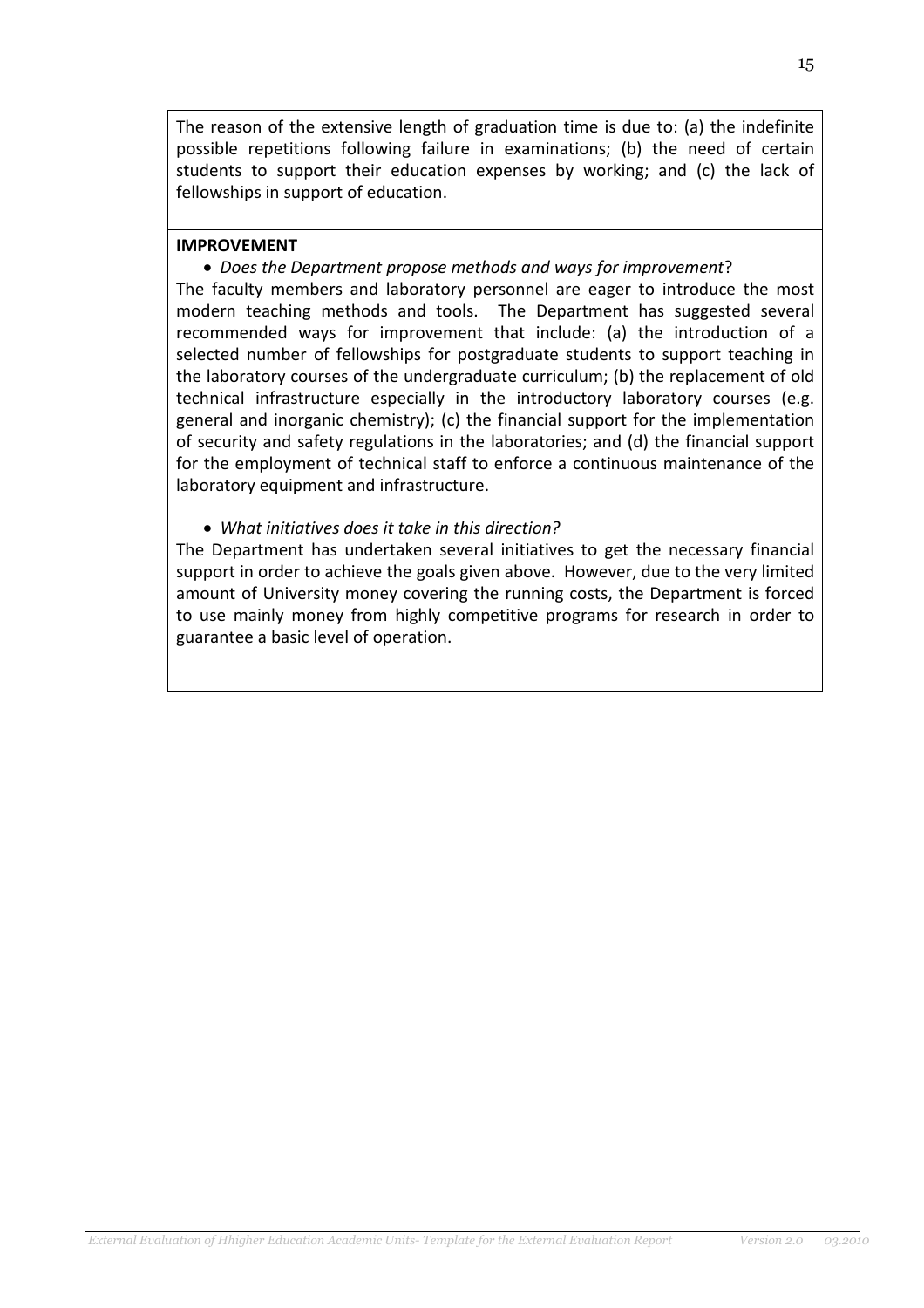# C. Research

# APPROACH

• What is the Department's policy and main objective in research?

The Department of Chemistry has 39 faculty members. It is very active in research, which covers a broad range of areas including main areas, such as inorganic chemistry, organic, physical, analytical chemistry and biochemistry, but also more specialised areas such as medicinal chemistry, atmospheric chemistry, food chemistry, polymer chemistry and radiochemistry.

The Department policy in research is to provide students access to a broad areas of research including those ones, which can be specifically important for the economy of country. This policy is guided by the desire of most faculty members to achieve excellence. The creation of resources for the Open University is also remarkable informing the public about the significant contributions of chemistry to the wealth of a society and higher quality of life.

# • Has the Department set internal standards for assessing research?

The Department has set up an internal committee for the evaluation of the scientific work and the presentation of the most important results. It uses common international standards for the assessment of the scientific work, such as the number of publications and citations, the impact factor of journals, in which the results have been published, the h-index (ISI Web of Science), the number of invited talks on conferences and the recognition of faculty members with domestic or international awards.

# IMPLEMENTATION

# • How does the Department promote and support research?

The Department of Chemistry has set up a series of initiatives promoting research: a) Several research collaborations with chemistry departments of the country and abroad have been set up, many of them with distinguished researchers; b) The participation of faculty members in several national and international funding programs, have attracted significant amounts of research money in the form of contracts and grants, which improved the infrastructure; the research initiatives and achievements in specific areas, such as medicinal chemistry, biological chemistry, polymer chemistry and catalysis, are remarkable; c) Several faculty members of the department have also initiated collaborations with industry that led to patents and have yielded results beneficiary for the national economy. Most notably in this respect is the set up of an industrial plant producing peptides by solid-phase synthesis and the creation of spin-off companies developing new materials and systems for renewable energy technologies and drugs.

# • Quality and adequacy of research infrastructure and support.

The research achievements of the Department are highly appreciated given the limited infrastructure resulting from the very limited financial support by the University and the state. This lack of core support is evidenced by: a) the limited and in several cases antiquated small laboratory equipment; b) the limited modern instrumentation necessary to carry out state-of-the art research; c) the absent or very limited number of fellowships for postgraduate and Ph.D. students and d) the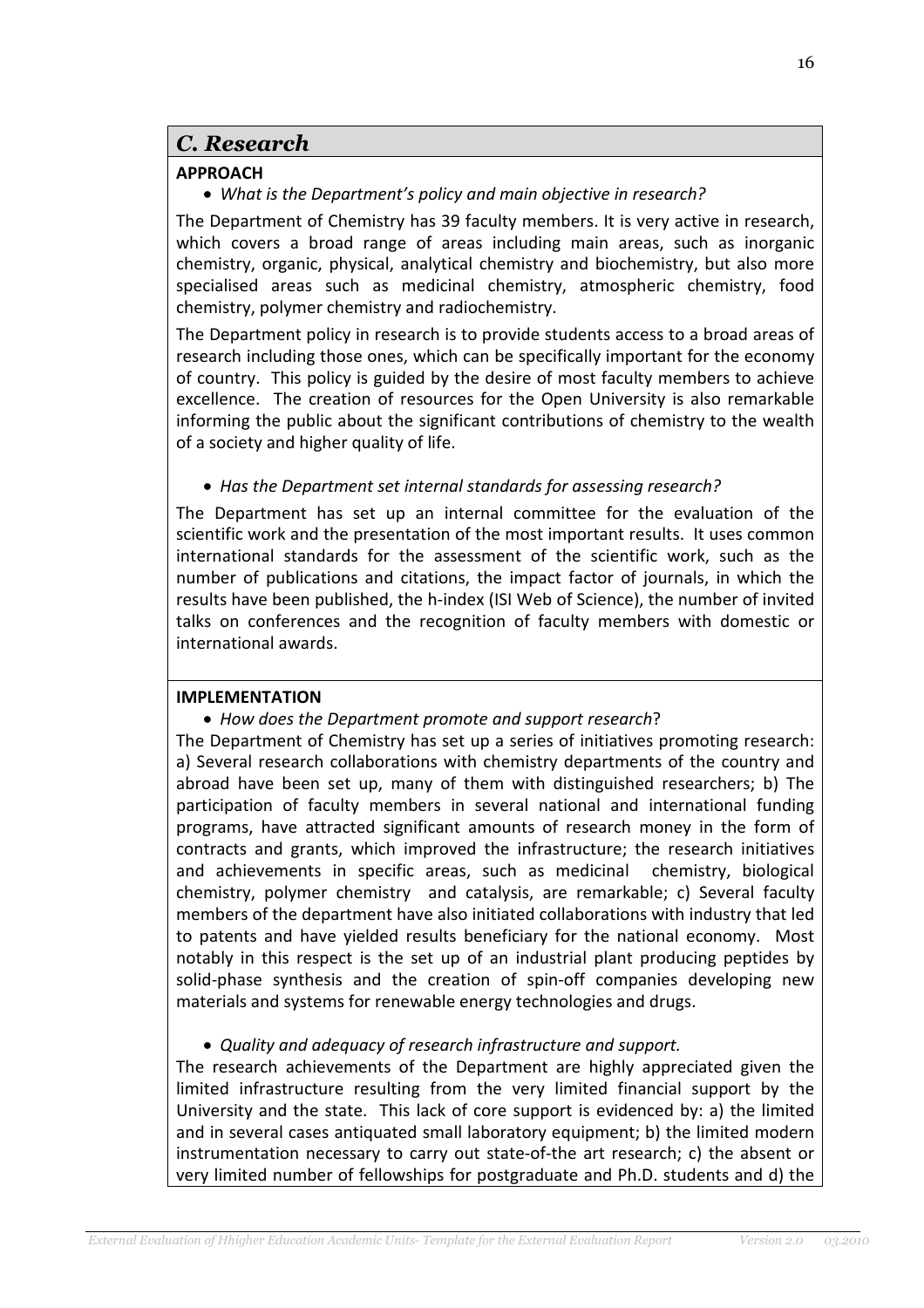technical conditions of the building, which need improvement. The Department has set up a list of large instruments, which should be invested. Another prioritization might become necessary based on the amount of money needed to be invested for each instrument. For example, the purchase of a single-crystal diffractometer should become the priority number one given the fact that structural chemistry is a research focus of at least one faculty member of the Department.

**Recommendation 11:** The EEC members suggest that for the future development of the Department the State and the Department has to invest in the following instruments for teaching and research using the following priority list: (a) singlecrystal X-ray diffractometer; (b) supplementary equipment for the existing Electron Microscope; (c) a high field NMR; and (d) an FT-IR/MS. The other instruments cited in the list, which has been already approved by the department and the university and has been submitted to the State should be purchased afterwards as money become available.

# • Scientific publications

The department of chemistry is very active in research as evidenced by a) the large number of publications in peer-reviewed journals, b) the appreciable number of contributions to books and participation on conferences (invited talks, keynote and plenary lectures), c) the invitation of faculty members to act as guest editors for special issues and d) the number of patents. It is noteworthy, that the Department of Chemistry is apparently the most productive within the University of Patras as indicated by the number of publications/per faculty member. An increasing number of publications in journals with an impact factor > 3 during the last six years indicates furthermore an overall increasing quality of the scientific work carried out. According to the Internal Evaluation Report, during the period 2004-2009 the Academic Staff of the Department has published about 800 papers in peer reviewed academic journals and had more than 11,000 citations. About 260 of these publications have appeared in scientific journals of high Impact Factor (>3.0). Moreover, during these years, the faculty members of the Department participated in more than 500 presentations in international meetings. It is noted that in the recent years we observe an increase of the number of publications and citations. Specifically, in 2009 the faculty members have produced about 160 publications and received about 3,000 citations.

• Research projects

The Department of Chemistry has been successfully involved in several competitive research projects that for the period 2007-2008 amounting to 1,7 MEuros. The EEC members note that most of this support has come through domestic sources and considerably less through the European Union. After the visit to the department, the EEC was informed that the department has attracted further national competitive grants of the order of 3 MEuros.

Recommendation 12: The EEC members strongly recommend that the faculty members increase their efforts to secure funding from EU-framework programs and other external sources.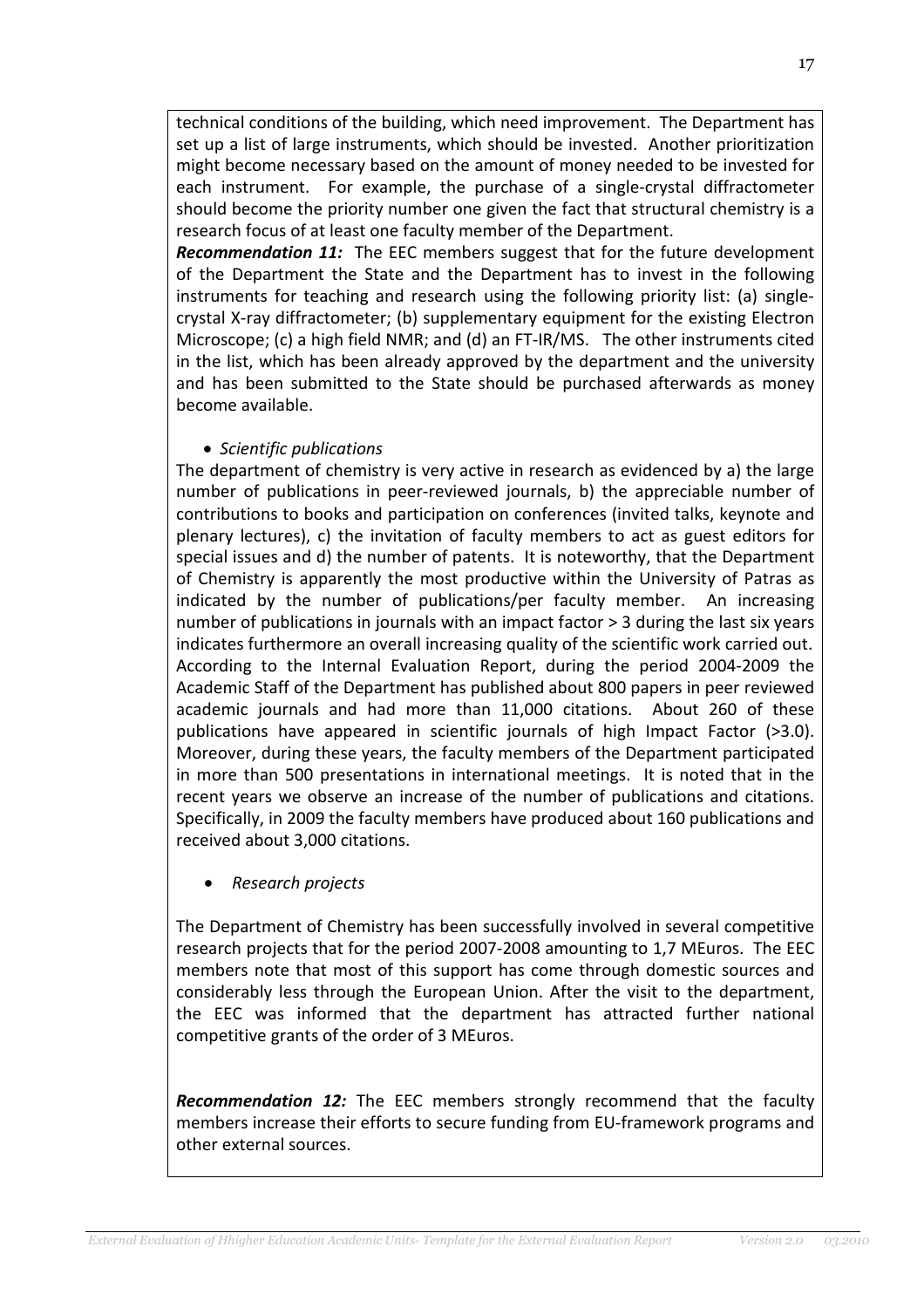### • Research collaborations

The Department apparently has had numerous research collaborations with domestic and international academic and research institutions. The internal evaluation report provides an extensive list of collaborating institutions and this list could benefit from specific information on the nature of each collaboration. The Department is encouraged to enhance these collaborations through active participation in joint publications.

### **RESULTS**

• How successfully were the Department's research objectives implemented? The departmental objective of excellence in research is attained to a high degree (see above).

• Scientific publications

See comments in the IMPLEMENTATION section above.

• Research projects

See comments in the IMPLEMENTATION section above.

• Research collaborations

See comments in the IMPLEMENTATION section above.

• Efficacy of research work. Applied results and patents

There is a limited number of patents resulting from the research work. An improvement of the patent office and the technology transfer office and their adequate financial support would benefit the results of research work and could lead into an increase of the patents and licenses.

• Is the Department's research acknowledged and visible outside the Department? Rewards and awards.

There are faculty members with international recognition as reflected in awards and publications in high visibility journals (see comments above).

### IMPROVEMENT

• Improvements in research proposed by the Department, if necessary.

The Chemistry Department is commended for its heroic effort to efficiently use the available pool of money to support its educational and research activities. The Departmental suggestions for improving the research activities are:

- funding of fellowships and teaching assistantships for the masters program
- funding of fellowships for doctoral studies
- adequate funding for departmental operational expenses
- additional funding for technical staff and timely replacement of retirees

Initiatives in this direction undertaken by the Department

18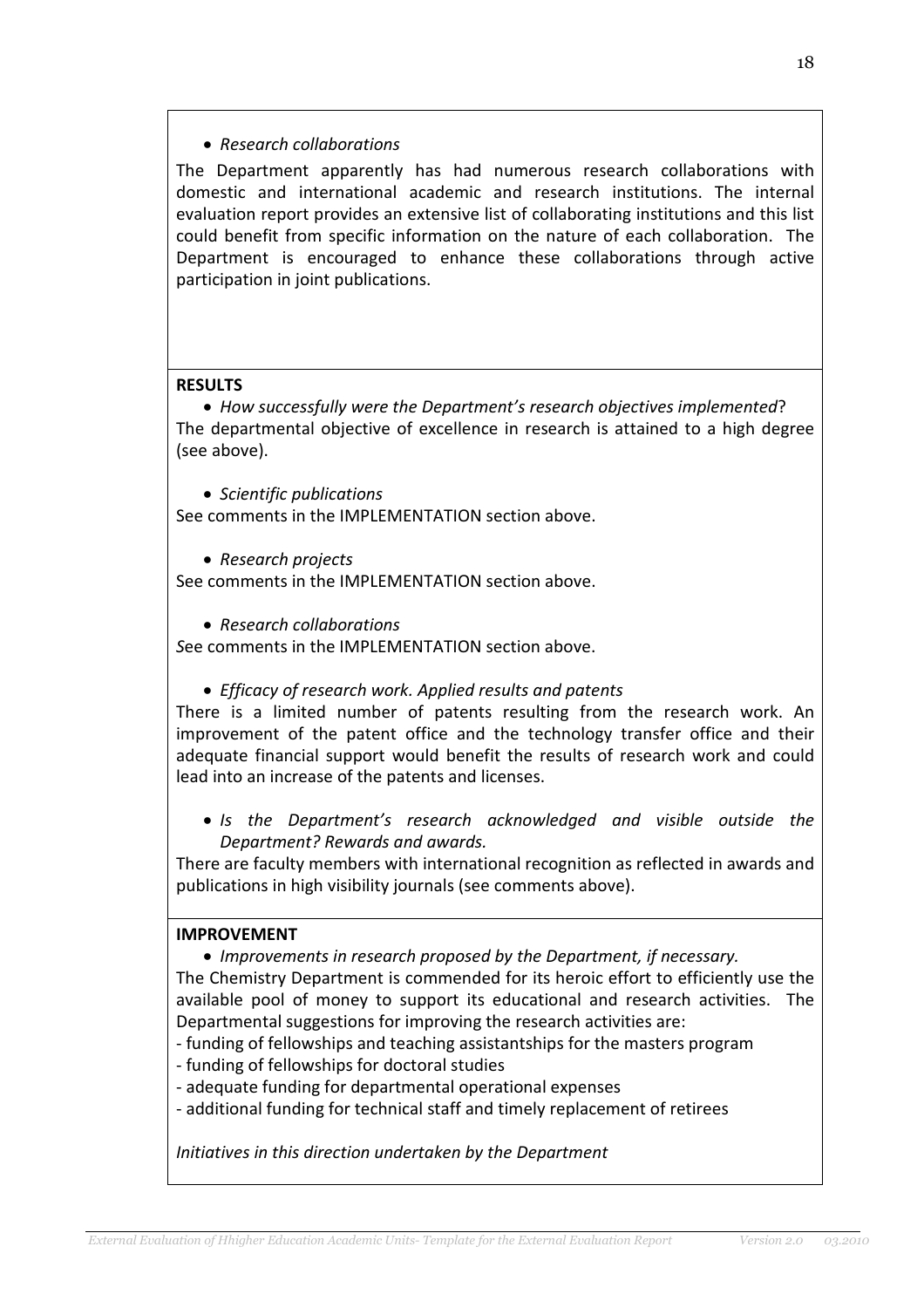The aforementioned improvements rely primarily upon the support by the Ministry of Education and the University of Patras, as well as funding from industry and the European Union.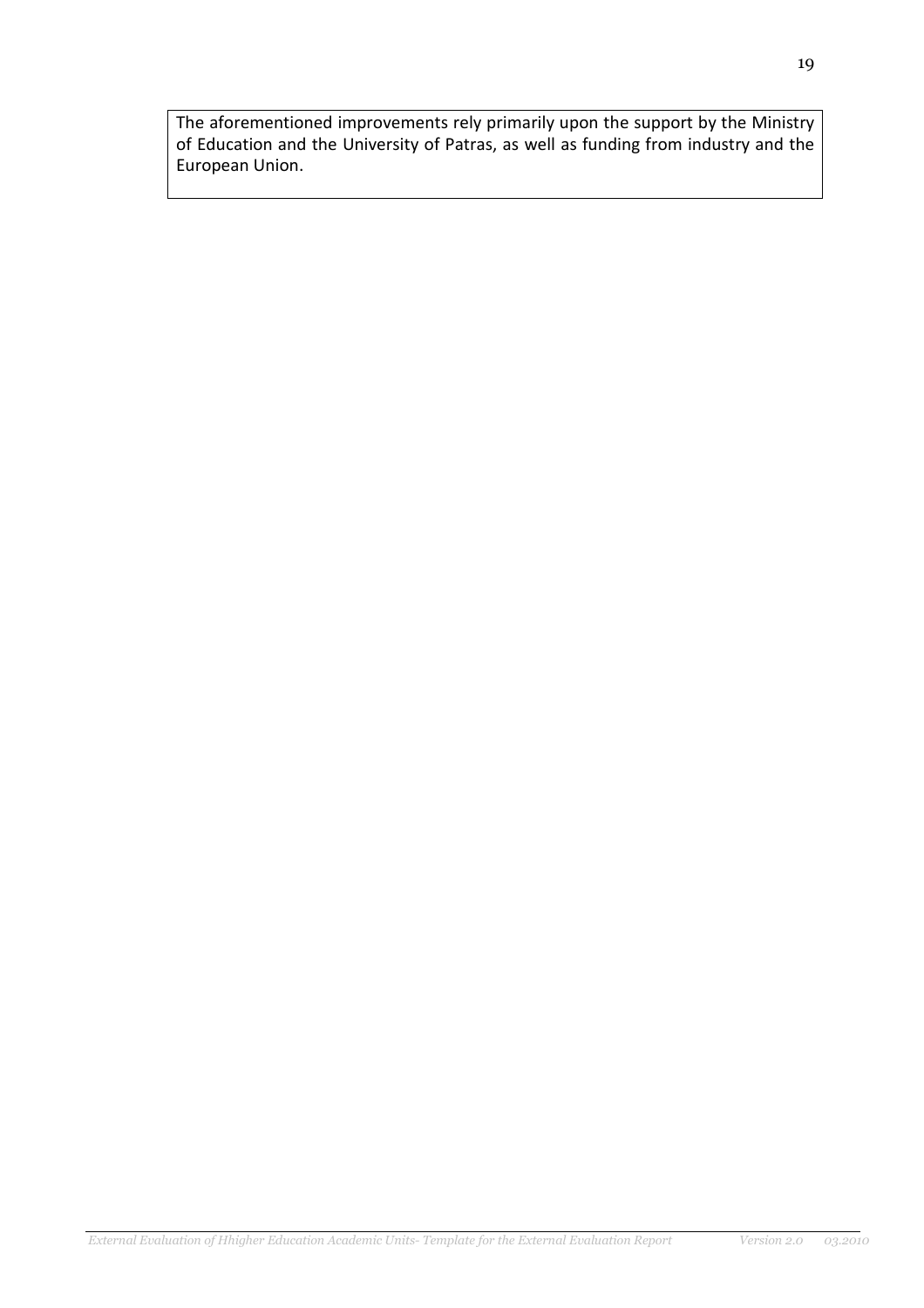# D. All Other Services

# APPROACH

- How does the Department view the various services provided to the members of the academic community (teaching staff, students).
- Does the Department have a policy to simplify administrative procedures? Are most procedures processed electronically?

The Department recognizes that there are financial difficulties related to the transport of students and staff to the University. The faculty members make very good efforts to facilitate such transport using their own cars.

The effectiveness of administrative and technical services is good to very good. When compared to other countries (panel member's impressions) the current chemistry community in the Department of Chemistry at the University of Patras appears to have a larger proportion of happy staff members.

The admissions of students and the recording of course grades are handled in the chemistry department by a capable albeit under-manned, overworked, secretarial staff. By comparison these duties are handled in other universities by the central administration.

Recommendation 13: The University should create a centralized e-system to handle student admissions, student grades and other student-related inquiries. This will alleviate the heavy load currently handled by the chemistry secretarial staff. The grades for a given course should be available on line and in a safe manner to students' inquiries.

Recommendation 14: The IT support of the departmental library facility should continue to improve in the retrieval of journal articles and searches of the scientific literature.

### IMPLEMENTATION

• Organization and infrastructure of the Department's administration (e.g. secretariat of the Department).

The Department of Chemistry is composed of three major sections on the basis of teaching and research responsibilities. However, the administration staff is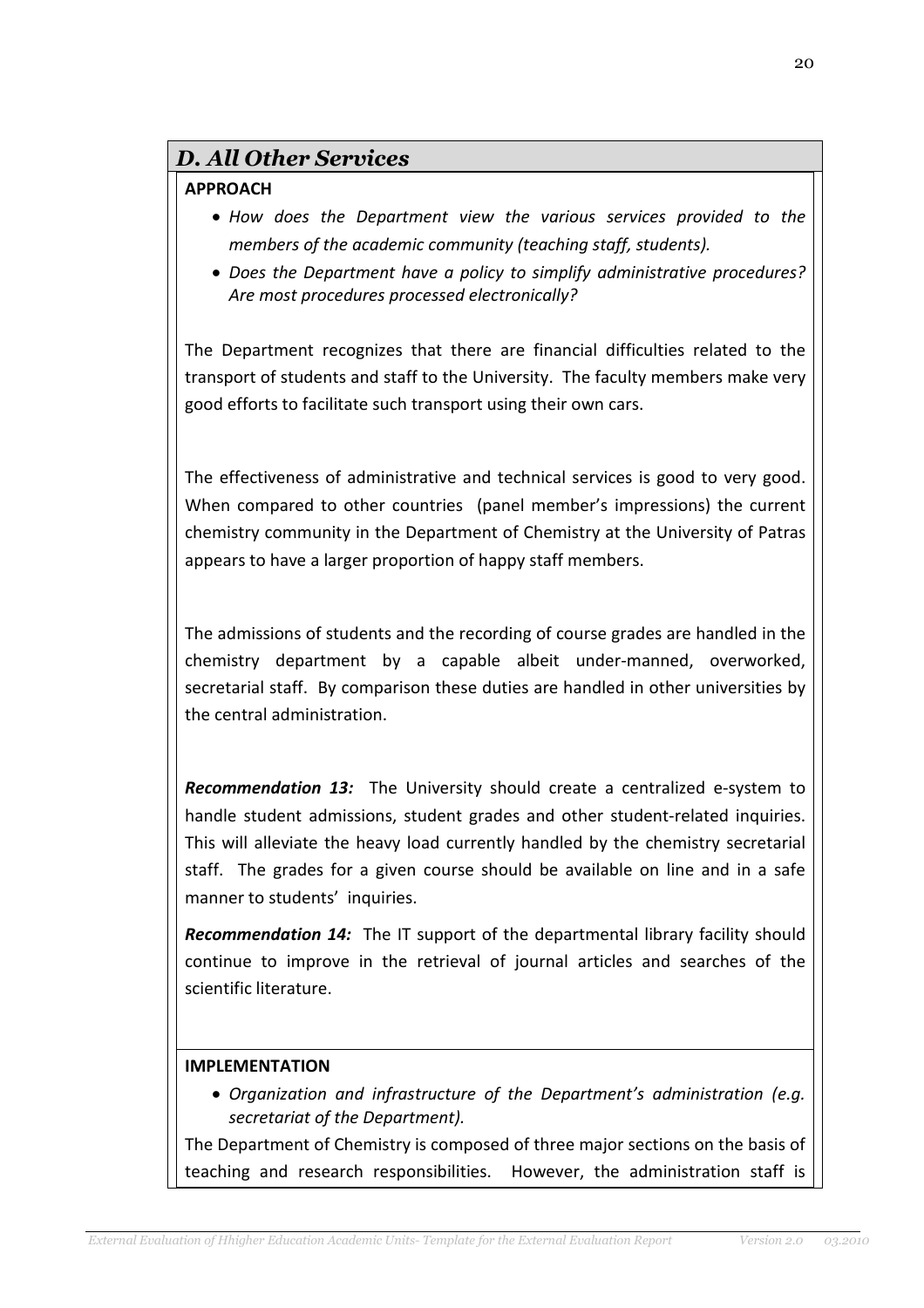mainly available for a large load of administrative duties imposed on the Department, that reflects an inefficient and overinflated bureaucracy. This leads to the unacceptable situation where the faculty members have essentially no administrative support (see recommendation 13).

Technical support by the University, that is necessary to address the specific safety issues for a running Chemistry Department, seems to be inappropriate causing a lot of operational problems. This is intensified by the technical conditions of the building which are in a lot of cases antiquated.

**Recommendation 15:** The EEC recommends the creation of a central modern facility for the storage of chemical solvents, waste and reagents.

Recommendation 16: The EEC recommends the modernization of the airventilation system.

• Form and function of academic services and infrastructure for students (e.g. library, PCs and free internet access, student counselling, athletic- cultural activity etc.).

The student secretariats are quite efficient, the library is well organized. Excellent sport facilities are available within the university campus (also available to the city of Patra)

# **RESULTS**

• Are administrative and other services adequate and functional?

See comments above.

# Collaboration with social, cultural and production organizations

The Department has successfully attracted eminent and distinguished scientists, to mention Nobel Laureate in Chemistry (Prof. Jean Marie Lehn, Andrew Schally), who were nominated as Honorary Doctorates, a very important honor for an academic unit.

Members of the Department of Chemistry participate in various local activities including the annual symposium of poetry and the theatrical group of the University of Patras. They also present various public lectures related to chemistry. In addition, the Department collaborates with the Hellenic Union of Chemists to organize National Chemistry Symposia and presents chemical demonstrations and educational seminars in high schools. Specifically in 2010 the Department organized the Chemistry Week to honor the 100 years of chemistry.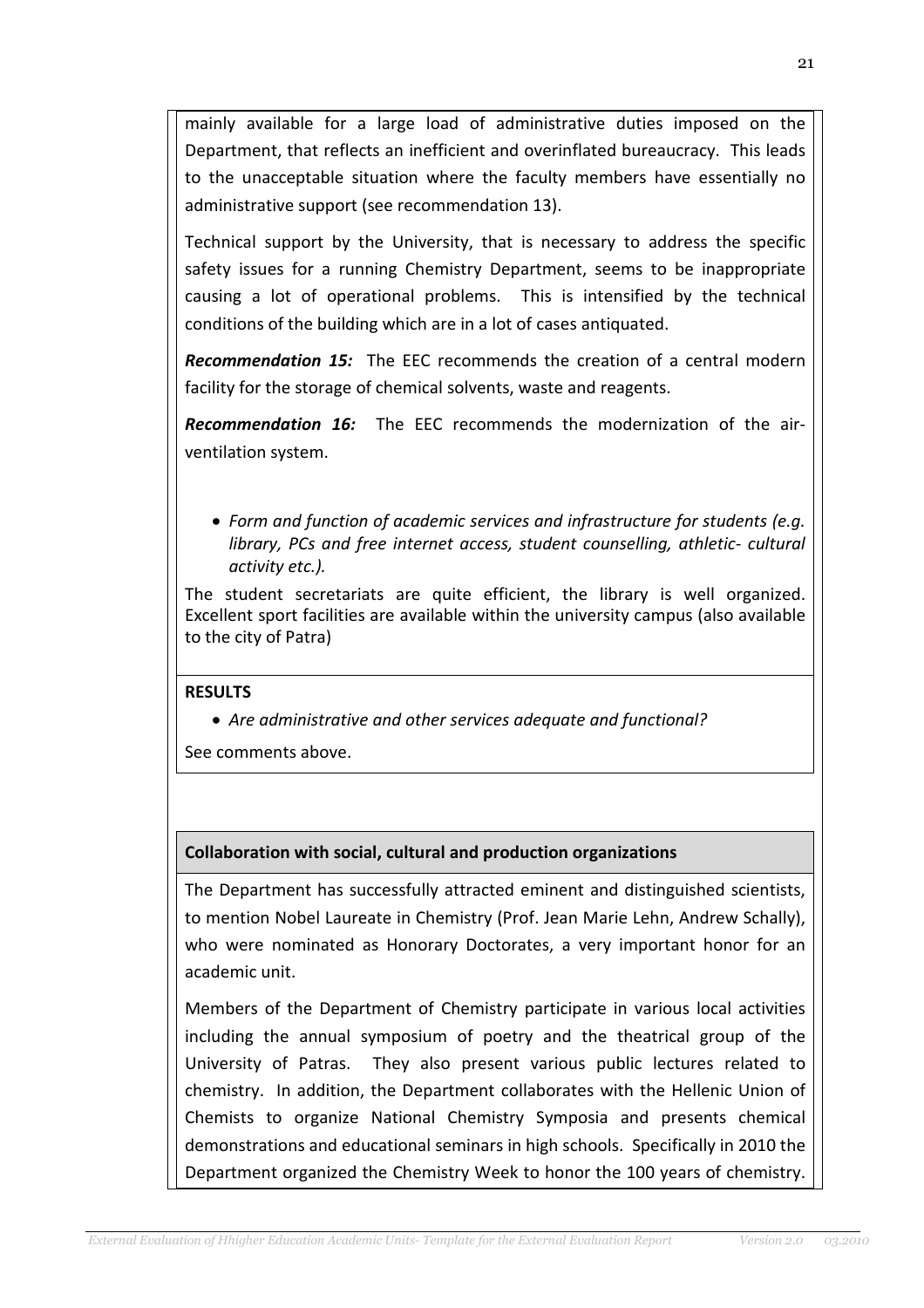A number of the faculty members actively participate in the councils of various Greek and international scientific unions. It should also be noted that one of the laboratories have been ISO certified and is often used in monitoring the quality of food by the local agencies.

# E. Strategic Planning, Perspectives for Improvement and Dealing with Potential Inhibiting Factors

• Potential inhibiting factors at State, Institutional and Departmental level, and proposals on ways to overcome them

The inhibiting factors are:

(a) the lack of funding opportunities and negligible support from the Ministry of Education and the General Secretariat of Research and Technology. Especially it is noted the lack of fellowships and teaching assistantships for the MSc and Ph.D. program;

(b) the small number of technical staff;

(c) the long delays in the approval and hiring of new faculty. This is particularly worrisome given the expectation that several faculty members will be retiring in the next 5 years;

(d) the lack of a system to provide start-up grants for new faculty members (e) the problems in building and maintaining a safe storage facility for flammable solvents;

(f) the lack of clear criteria for the promotion of faculty members to the different levels and the lengthy tenure in the early ranks;

(g) the limited number of non-antiquated laboratory equipment and large instrumentation needed for state-of-the-art research;

(h) the non-introduction of transparent metrics for the distribution of funds from the institution principals to the departments which need (i) to reflect the quality of the research and teaching programs, (ii) to be distributed based on documented excellence and recognition, and (iii) to attain the goals of maintaining and enhancing the fine examples of excellence so as to compete with their respective departments at international level.

(i) the lack of appropriate support for securing intellectual property rights through patents;

In addition to the recommendations given above for the instrumentation and personnel (e.g. fellowships etc) the EEC have the following recommendations:

**Recommendation 17:** The hiring of faculty with the aim of completing the constitution of chemical expertise within the Department, such as a physical chemist in the field of molecular spectroscopy.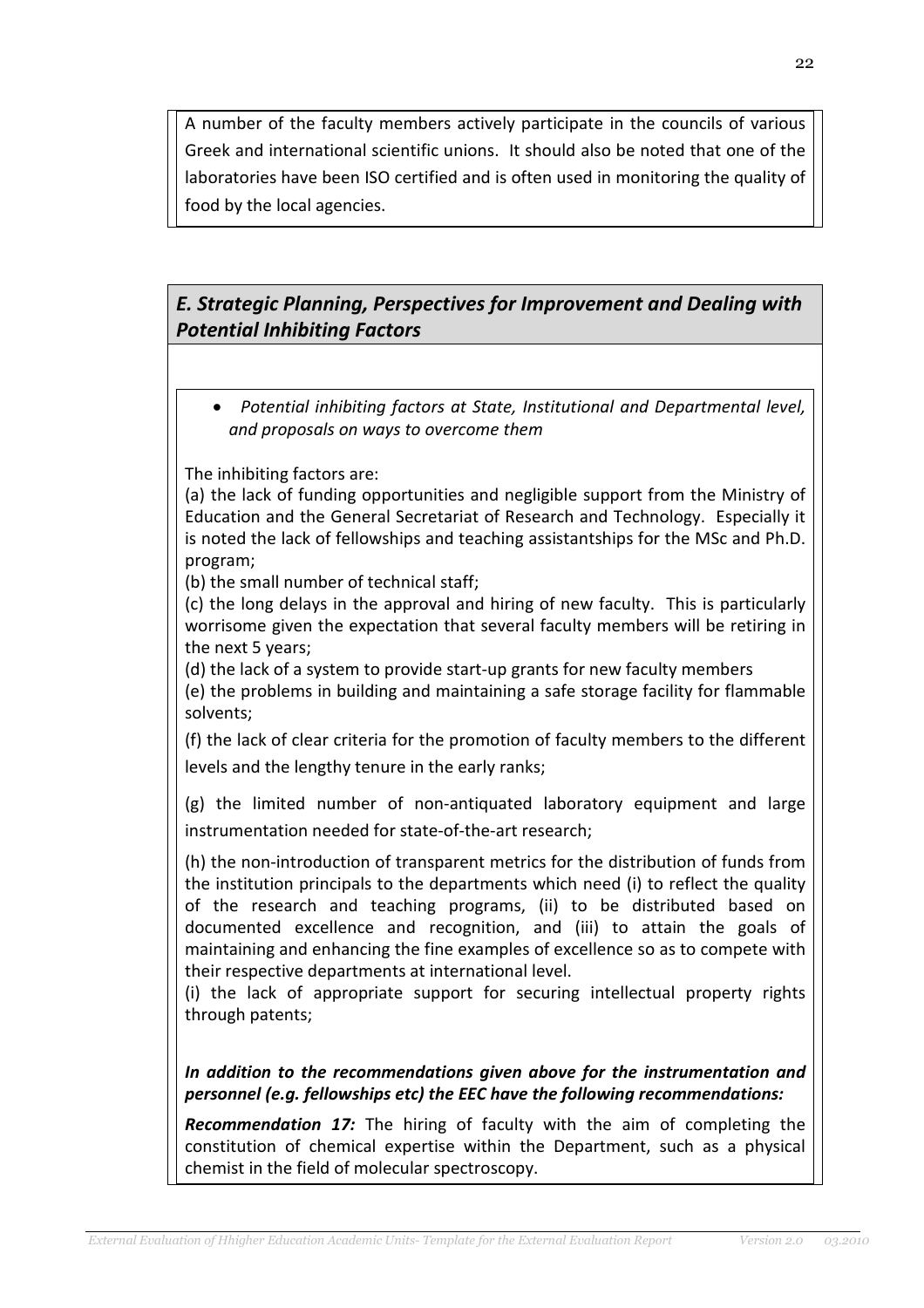**Recommendation 18:** It will be necessary to replace all positions that become soon vacant in a particular area with experts from the same area. In particular, this is important for the field of Inorganic chemistry where all experts will be retiring within the next decade.

**Recommendation 19:** The Department should formulate transparent and measurable guidelines for the timely promotion and tenure based on excellence in both research and teaching.

Recommendation 20: The introduction of criteria at the University- and Departmental-level for the distribution of funds for educational and research needs.

**Recommendation 21:** The state should introduce a committee to evaluate the administration of the entire University.

# F. Final Conclusions and recommendations of the EEC

### Conclusions:

The Chemistry Department of the University of Patras has established a high quality research and teaching program that is commensurate with international standards.

- The great majority of faculty members have active research programs.
- The group of young faculty members (albeit small in number) lead vibrant research initiatives.
- Most faculty members pursue creative and modern teaching initiatives.
- Some Ph.D. graduates follow academic careers at domestic universities and perhaps too many in the Patras Department of Chemistry.
- To maintain state-of-the-art research and teaching funding is necessary for personnel, instrumentation and technical infrastructure.

In summary, the strengths of the Department are the broad areas of teaching and research covered and the presence of active and devoted faculty members. The main weaknesses are the lack of fellowships for students at the MSc and Ph.D. program, the limited number of technical staff and the limited number of modern instrumentation.

# Recommendations:

The EEC members make the following recommendations for the future development of the Department. Some of these recommendations are departmental others are directed to the University and state authorities:

Education:

**Recommendation 1:** The design of experiments that use elementary spectroscopic instrumentation be encouraged and the instruments should be purchased.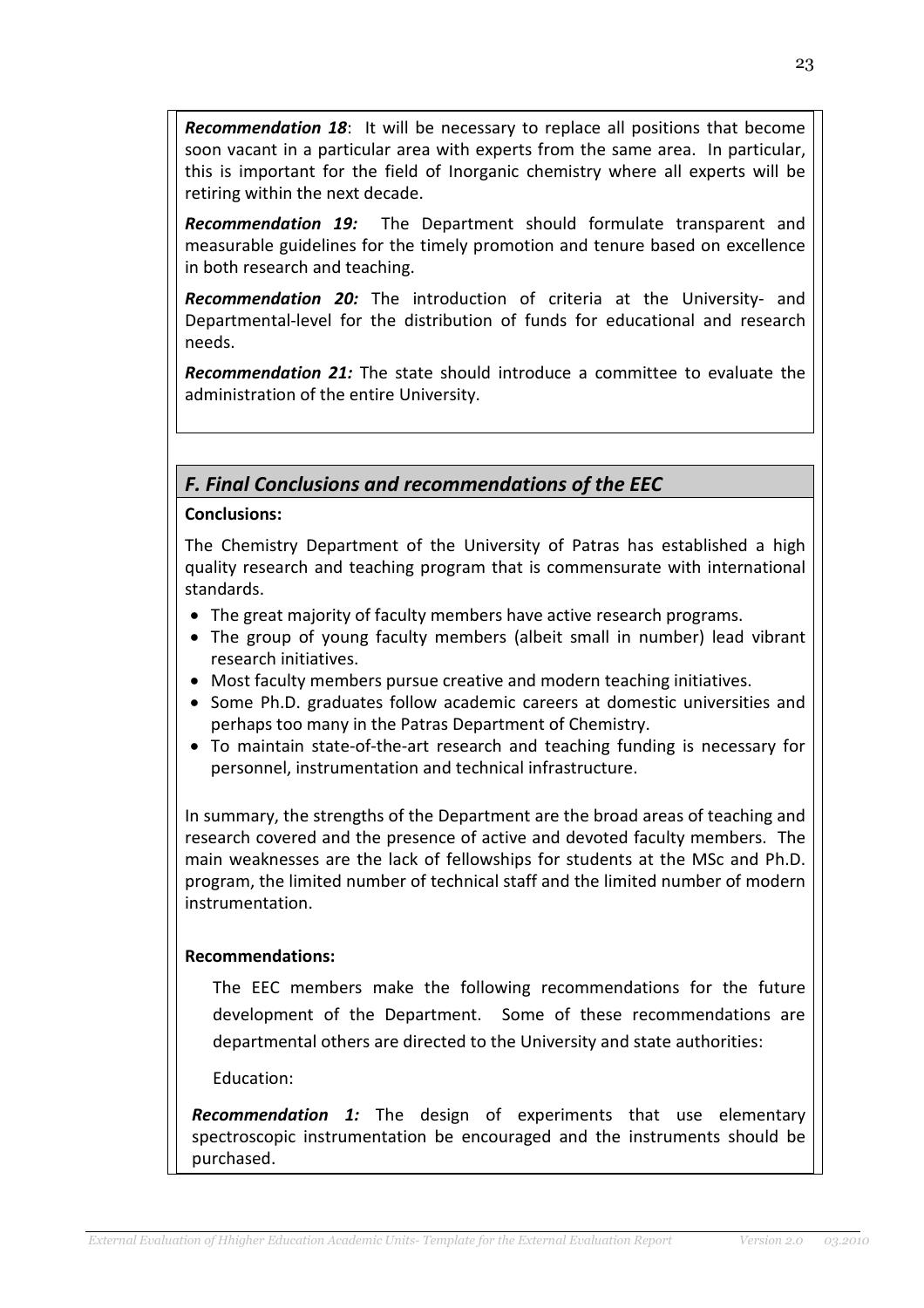**Recommendation 2:** There exists a current lack of fellowships for nonpermanent teaching assistants who can support the instructive work of the professors during their laboratory courses. These fellowships should be provided by the State and/or the University. Funding of these teaching fellowships is necessary and urgently recommended.

**Recommendation 3:** There exists a current lack of technical staff to maintain and run the instrumentation of the Department that is basic part of the curriculum. The EEC committee recommends the increase of technical staff.

**Recommendation 4:** In the new undergraduate and graduate program we strongly recommend the implementation of homework assignments and midterm examinations in addition to the final exams that should all contribute to the final grade.

**Recommendation 5:** The implementation of required prerequisite courses ("chain system" of instruction) is essential for the development of the curriculum.

**Recommendation 6:** The committee did not get a clear picture of the system running in Greece for the evaluation and distribution of the books recommended to undergraduate and graduate students. Early distribution of the approved books seems to be a problem and should be addressed.

**Recommendation 7:** We recommend a broader knowledge-based training at the MS level that will satisfy both the needs of the local enterprises and the departmental requirements toward a Ph.D. degree.

**Recommendation 8:** Instrumentation and staff are needed for the training and laboratory exercises related to modern molecular spectroscopy.

**Recommendation 9:** The formal evaluation process through a questionnaire presented to the students, in a hard copy form, at the end of each course could benefit from a more systematic process that will be done via access to a secure internet university site at which each student will provide his/her comments anonymously.

**Recommendation 10:** It is also suggested that the undergraduate and MSc students create awards for the best teachers annually, where the nomination, assessment and selection process is exclusively student-controlled.

Research:

**Recommendation 11:** The EEC members suggest that for the future development of the Department, the State and the Department have to invest in the following instruments for teaching and research using the following priority list: (a) singlecrystal X-ray diffractometer; (b) supplementary equipment for the existing Electron Microscope; (c) a high field NMR; and (d) an FT-IR/MS.

**Recommendation 12:** The EEC members strongly recommend that the faculty members increase their efforts to secure funding from EU-framework programs and other external sources.

Other Services:

**Recommendation 13:** The University should create a centralized e-system to handle student admissions, student grades and other student-related inquiries.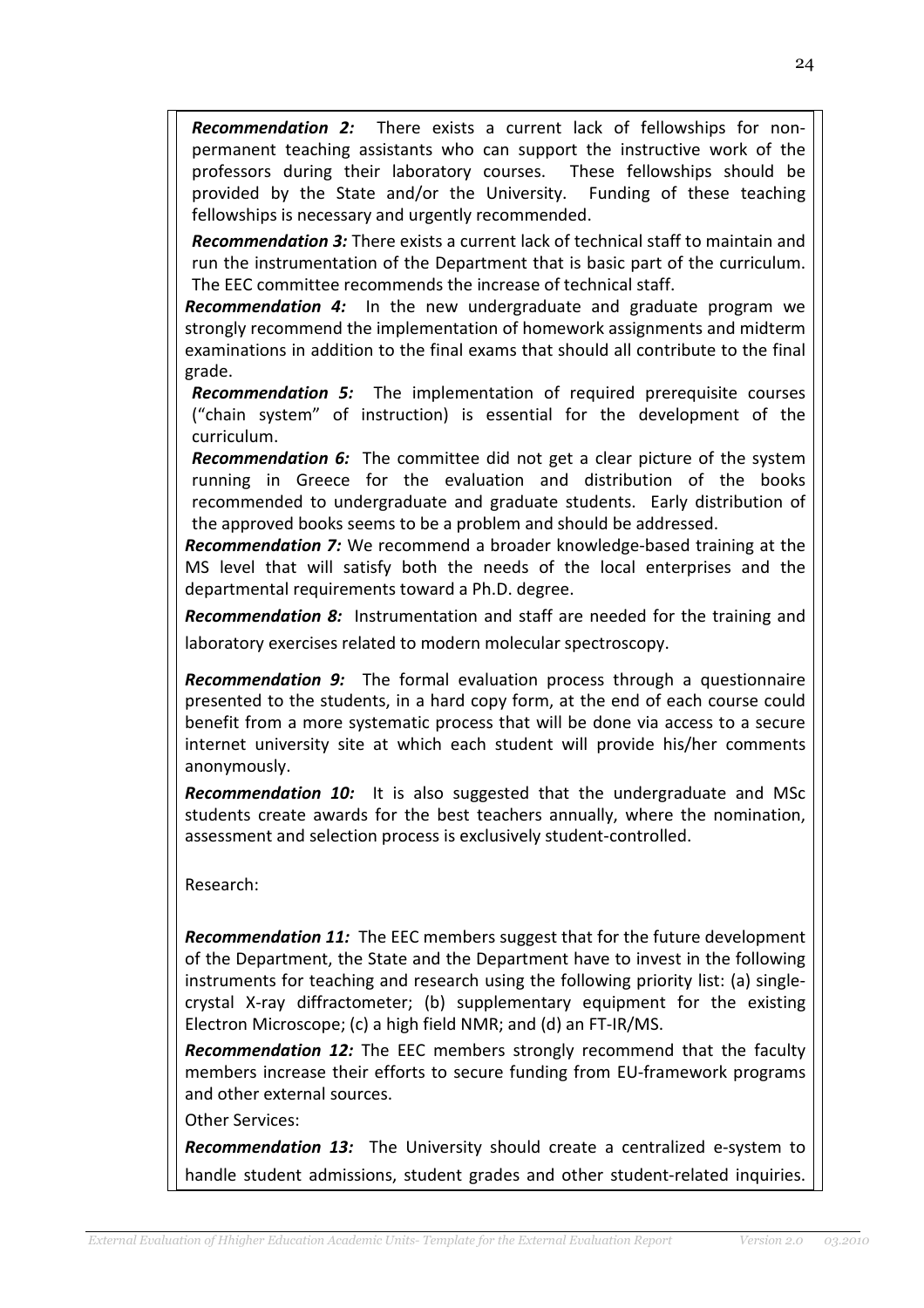This will alleviate the heavy load currently handled by the chemistry secretarial staff. The grades for a given course should be available on line and in a safe manner to students' inquiries.

Recommendation 14: The IT support of the departmental library facility should continue to improve in the retrieval of journal articles and searches of the scientific literature.

Recommendation 15: The EEC recommends the creation of a central modern facility for the storage of chemical solvents, waste and reagents.

**Recommendation 16:** The EEC recommends the modernization of the airventilation system.

Strategic planning:

Recommendation 17: The hiring of faculty with the aim of completing the constitution of chemical expertise within the Department, such as a physical chemist in the field of molecular spectroscopy.

**Recommendation 18:** It will be necessary to replace all positions that become soon vacant in a particular area with faculty from the same area. In particular, this is important for the field of Inorganic chemistry where all experts will be retiring within the next decade.

**Recommendation 19:** The Department should formulate transparent and measurable guidelines for the timely promotion and tenure based on excellence in both research and teaching.

Recommendation 20: The introduction of criteria at the University- and Departmental-level for the distribution of funds for educational and research needs.

Recommendation 21: The state should introduce a committee to evaluate the administration of the entire University.